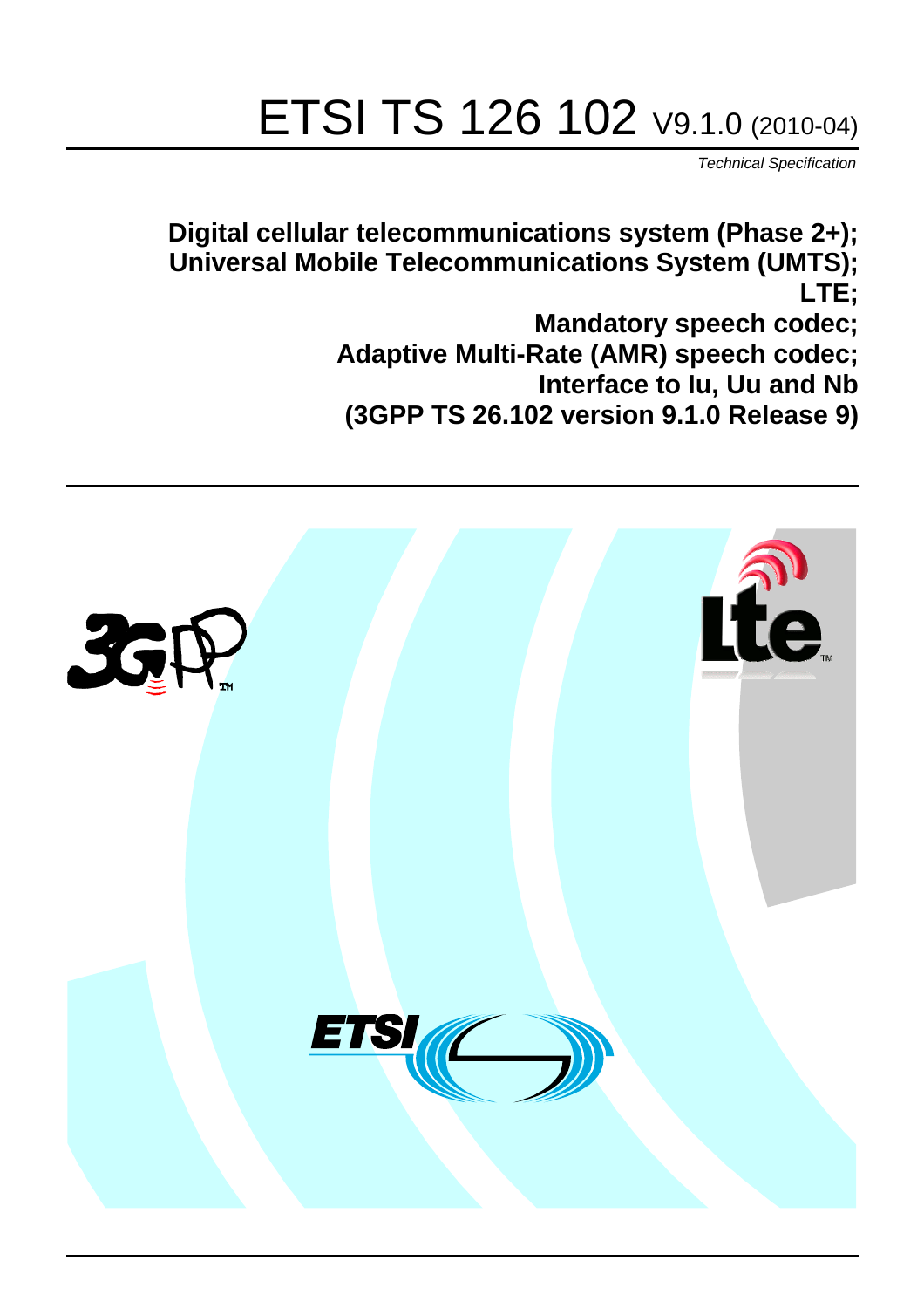Reference RTS/TSGS-0426102v910

> Keywords GSM, LTE, UMTS

#### *ETSI*

#### 650 Route des Lucioles F-06921 Sophia Antipolis Cedex - FRANCE

Tel.: +33 4 92 94 42 00 Fax: +33 4 93 65 47 16

Siret N° 348 623 562 00017 - NAF 742 C Association à but non lucratif enregistrée à la Sous-Préfecture de Grasse (06) N° 7803/88

#### *Important notice*

Individual copies of the present document can be downloaded from: [http://www.etsi.org](http://www.etsi.org/)

The present document may be made available in more than one electronic version or in print. In any case of existing or perceived difference in contents between such versions, the reference version is the Portable Document Format (PDF). In case of dispute, the reference shall be the printing on ETSI printers of the PDF version kept on a specific network drive within ETSI Secretariat.

Users of the present document should be aware that the document may be subject to revision or change of status. Information on the current status of this and other ETSI documents is available at <http://portal.etsi.org/tb/status/status.asp>

If you find errors in the present document, please send your comment to one of the following services: [http://portal.etsi.org/chaircor/ETSI\\_support.asp](http://portal.etsi.org/chaircor/ETSI_support.asp)

#### *Copyright Notification*

No part may be reproduced except as authorized by written permission. The copyright and the foregoing restriction extend to reproduction in all media.

> © European Telecommunications Standards Institute 2010. All rights reserved.

**DECT**TM, **PLUGTESTS**TM, **UMTS**TM, **TIPHON**TM, the TIPHON logo and the ETSI logo are Trade Marks of ETSI registered for the benefit of its Members.

**3GPP**TM is a Trade Mark of ETSI registered for the benefit of its Members and of the 3GPP Organizational Partners. **LTE**™ is a Trade Mark of ETSI currently being registered

for the benefit of its Members and of the 3GPP Organizational Partners.

**GSM**® and the GSM logo are Trade Marks registered and owned by the GSM Association.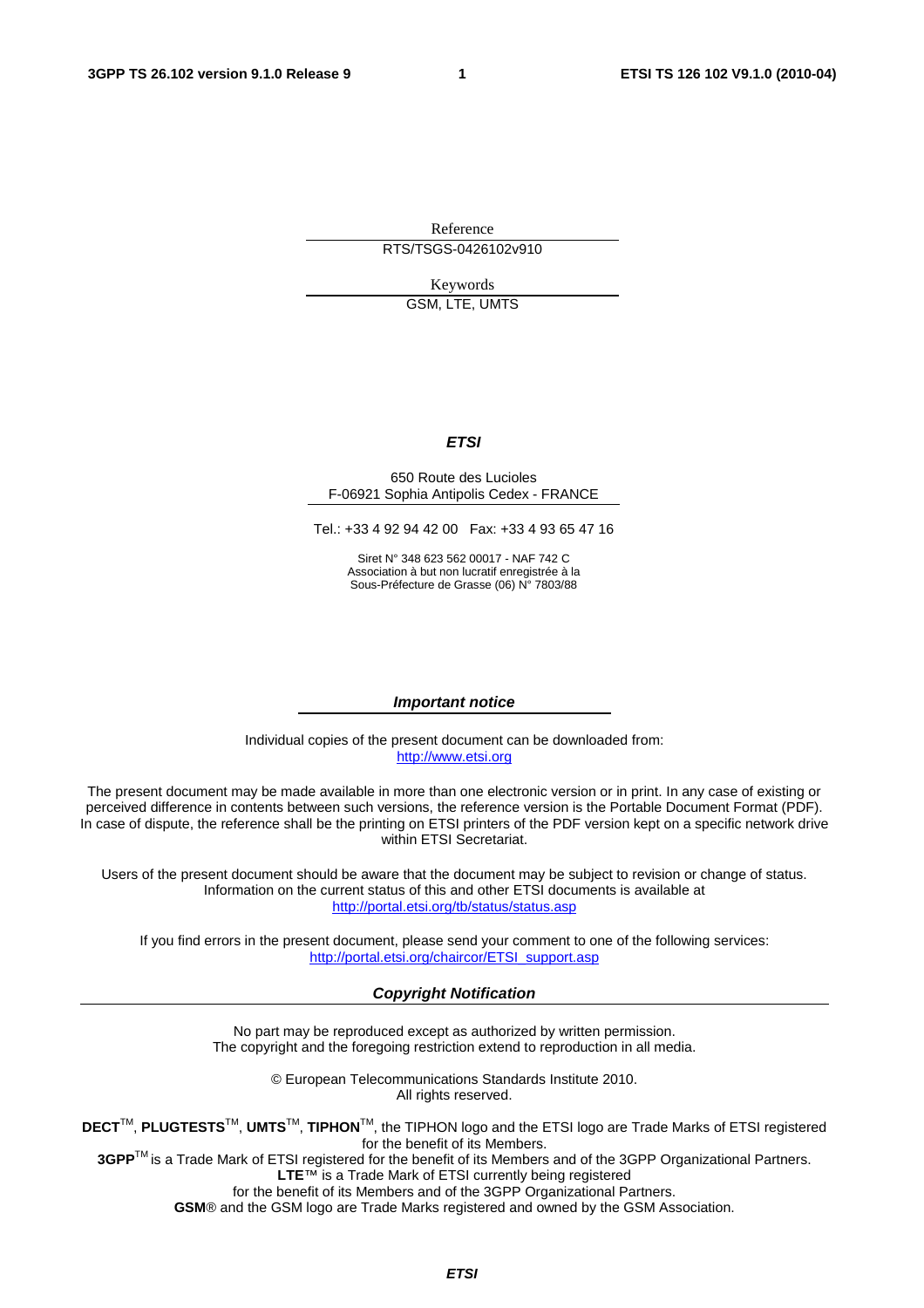# Intellectual Property Rights

IPRs essential or potentially essential to the present document may have been declared to ETSI. The information pertaining to these essential IPRs, if any, is publicly available for **ETSI members and non-members**, and can be found in ETSI SR 000 314: *"Intellectual Property Rights (IPRs); Essential, or potentially Essential, IPRs notified to ETSI in respect of ETSI standards"*, which is available from the ETSI Secretariat. Latest updates are available on the ETSI Web server [\(http://webapp.etsi.org/IPR/home.asp\)](http://webapp.etsi.org/IPR/home.asp).

Pursuant to the ETSI IPR Policy, no investigation, including IPR searches, has been carried out by ETSI. No guarantee can be given as to the existence of other IPRs not referenced in ETSI SR 000 314 (or the updates on the ETSI Web server) which are, or may be, or may become, essential to the present document.

### Foreword

This Technical Specification (TS) has been produced by ETSI 3rd Generation Partnership Project (3GPP).

The present document may refer to technical specifications or reports using their 3GPP identities, UMTS identities or GSM identities. These should be interpreted as being references to the corresponding ETSI deliverables.

The cross reference between GSM, UMTS, 3GPP and ETSI identities can be found under [http://webapp.etsi.org/key/queryform.asp.](http://webapp.etsi.org/key/queryform.asp)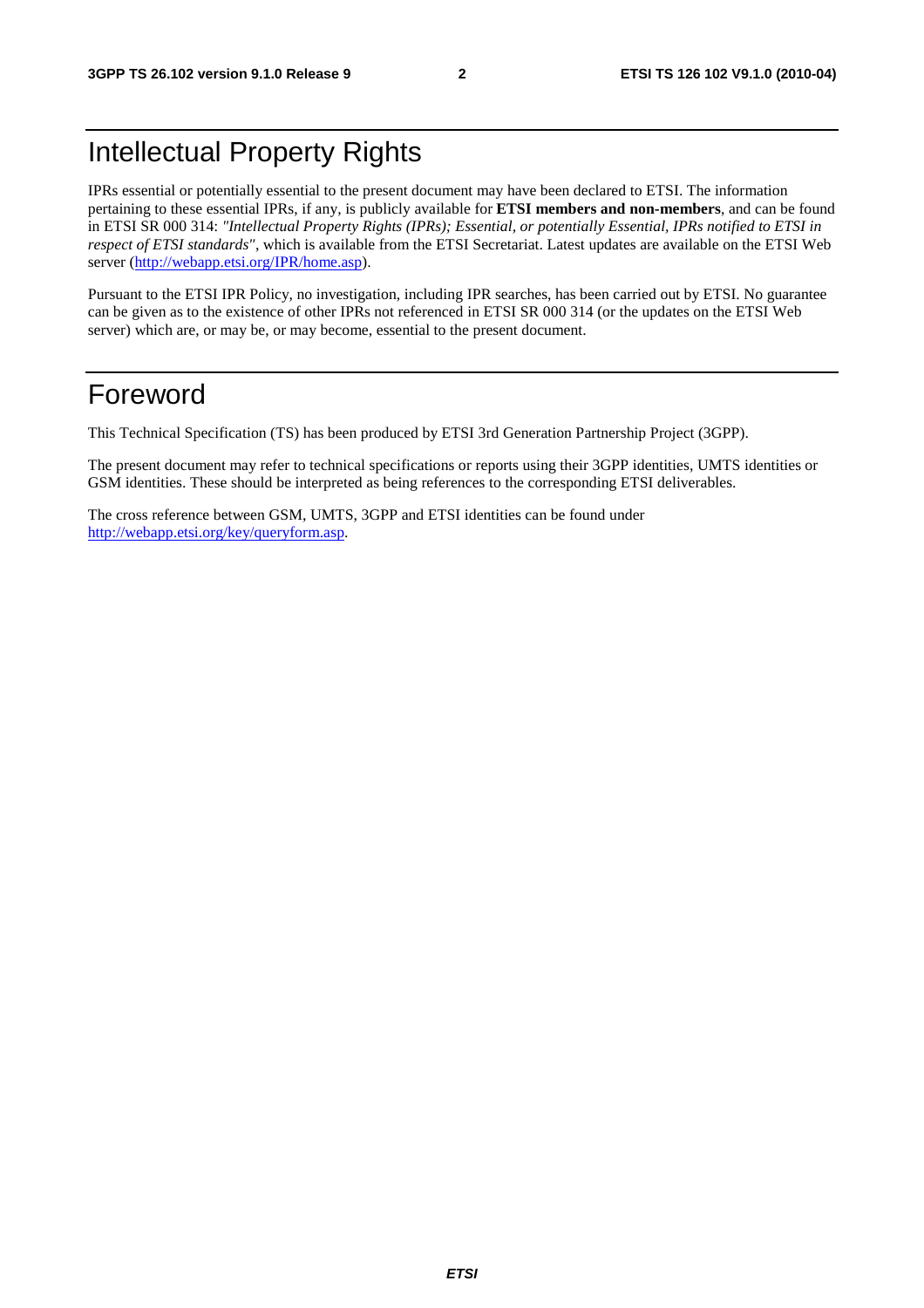$\mathbf{3}$ 

# Contents

| 1                  |                                                                                |  |  |  |  |  |
|--------------------|--------------------------------------------------------------------------------|--|--|--|--|--|
| 2                  |                                                                                |  |  |  |  |  |
| 3                  |                                                                                |  |  |  |  |  |
| 3.1                |                                                                                |  |  |  |  |  |
| 3.2                |                                                                                |  |  |  |  |  |
| 4                  |                                                                                |  |  |  |  |  |
| 5                  |                                                                                |  |  |  |  |  |
| 6                  |                                                                                |  |  |  |  |  |
| 6.1                |                                                                                |  |  |  |  |  |
| 6.1.1              |                                                                                |  |  |  |  |  |
| 6.1.2              |                                                                                |  |  |  |  |  |
| 6.2                |                                                                                |  |  |  |  |  |
| 6.3<br>6.3.1       |                                                                                |  |  |  |  |  |
| 6.3.1.1            |                                                                                |  |  |  |  |  |
| 6.3.1.2            |                                                                                |  |  |  |  |  |
| 6.3.1.3            |                                                                                |  |  |  |  |  |
| 6.3.1.4            |                                                                                |  |  |  |  |  |
| 6.3.1.5            |                                                                                |  |  |  |  |  |
| 6.3.1.6            |                                                                                |  |  |  |  |  |
| 6.3.2              |                                                                                |  |  |  |  |  |
| 6.3.2.1            |                                                                                |  |  |  |  |  |
| 6.3.2.2            |                                                                                |  |  |  |  |  |
| 6.3.2.3            |                                                                                |  |  |  |  |  |
| 6.3.2.4<br>6.3.2.5 |                                                                                |  |  |  |  |  |
| 6.3.2.6            |                                                                                |  |  |  |  |  |
|                    |                                                                                |  |  |  |  |  |
| 7                  |                                                                                |  |  |  |  |  |
| 8                  | Nb Interface User Plane (CN) of a BICC-based Circuit Switched Core Network15   |  |  |  |  |  |
| 8.1                |                                                                                |  |  |  |  |  |
| 8.1.1              |                                                                                |  |  |  |  |  |
| 8.1.2              |                                                                                |  |  |  |  |  |
| 8.1.3<br>8.2       |                                                                                |  |  |  |  |  |
| 8.2.1              |                                                                                |  |  |  |  |  |
| 8.2.2              |                                                                                |  |  |  |  |  |
| 8.2.3              |                                                                                |  |  |  |  |  |
| 8.2.4              |                                                                                |  |  |  |  |  |
| 8.2.5              |                                                                                |  |  |  |  |  |
| 8.3                |                                                                                |  |  |  |  |  |
| 9                  | Nb Interface User Plane (CN) of a SIP-I -based Circuit Switched Core Network20 |  |  |  |  |  |
| 9.1                |                                                                                |  |  |  |  |  |
| 9.1.1              |                                                                                |  |  |  |  |  |
| 9.1.2<br>9.1.3     |                                                                                |  |  |  |  |  |
| 9.2                |                                                                                |  |  |  |  |  |
| 9.3                |                                                                                |  |  |  |  |  |
|                    |                                                                                |  |  |  |  |  |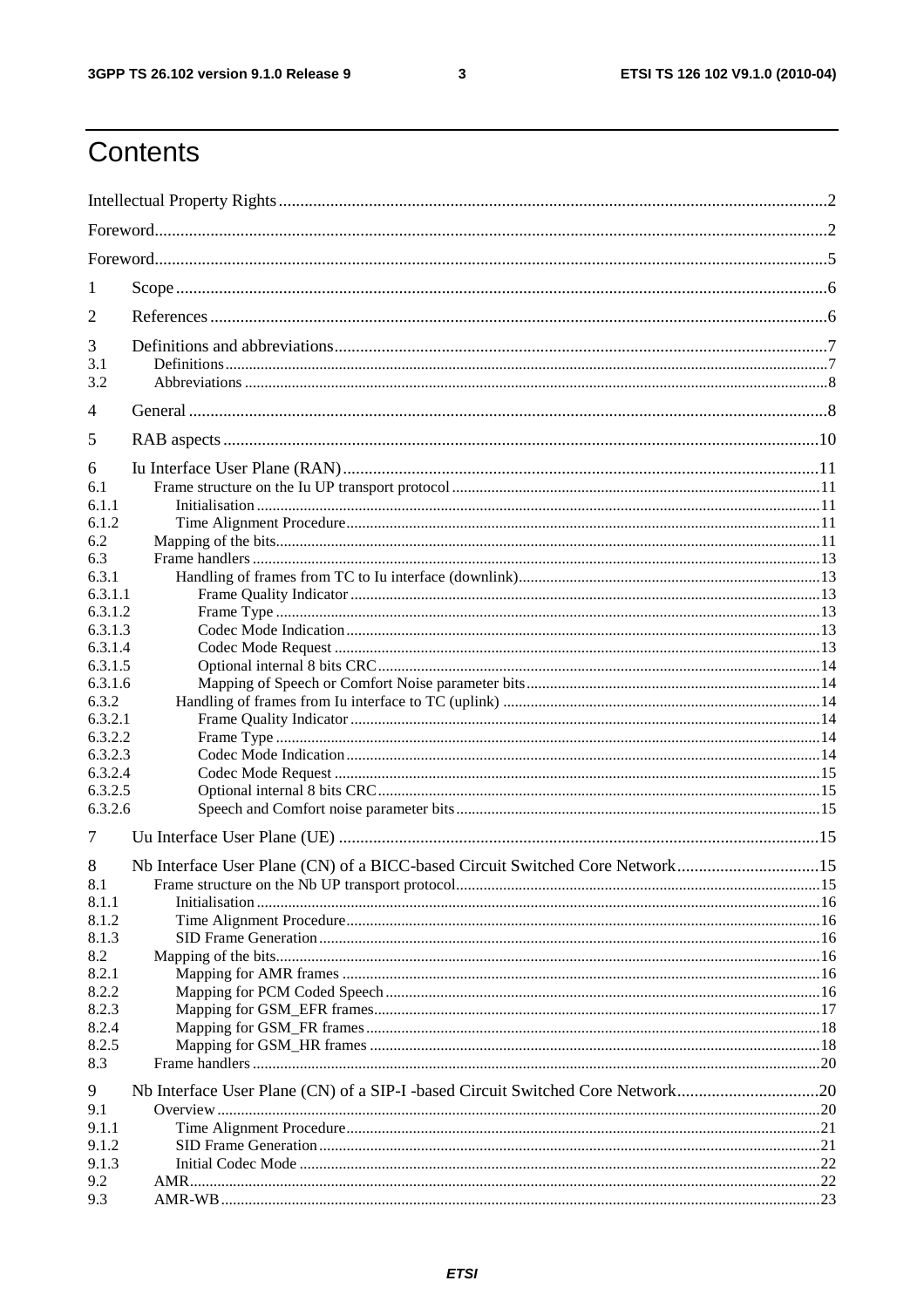#### $\overline{\mathbf{4}}$

| 9.4    |                               |  |
|--------|-------------------------------|--|
| 9.5    |                               |  |
| 9.6    |                               |  |
| 9.7    |                               |  |
| 9.8    |                               |  |
| 10     |                               |  |
| 10.1   |                               |  |
| 10.1.1 |                               |  |
| 10.1.2 |                               |  |
| 10.1.3 |                               |  |
| 10.2   |                               |  |
| 10.3   |                               |  |
| 10.4   |                               |  |
| 10.5   |                               |  |
| 10.6   |                               |  |
| 10.7   |                               |  |
|        | <b>Annex A (informative):</b> |  |
|        |                               |  |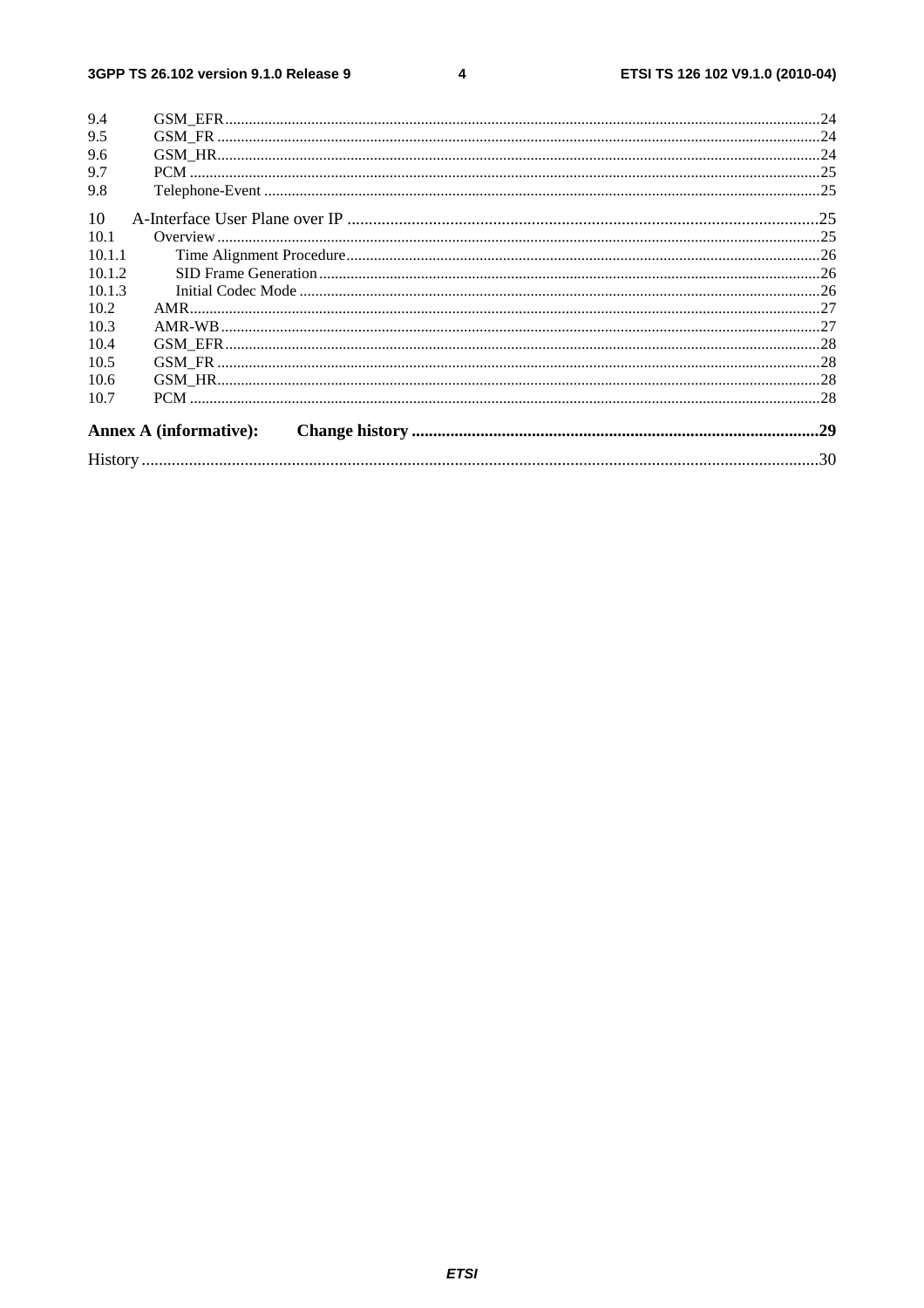# Foreword

This Technical Specification (TS) has been produced by the 3<sup>rd</sup> Generation Partnership Project (3GPP).

The contents of the present document are subject to continuing work within the TSG and may change following formal TSG approval. Should the TSG modify the contents of the present document, it will be re-released by the TSG with an identifying change of release date and an increase in version number as follows:

Version x.y.z

where:

- x the first digit:
	- 1 presented to TSG for information;
	- 2 presented to TSG for approval;
	- 3 or greater indicates TSG approved document under change control.
- y the second digit is incremented for all changes of substance, i.e. technical enhancements, corrections, updates, etc.
- z the third digit is incremented when editorial only changes have been incorporated in the document.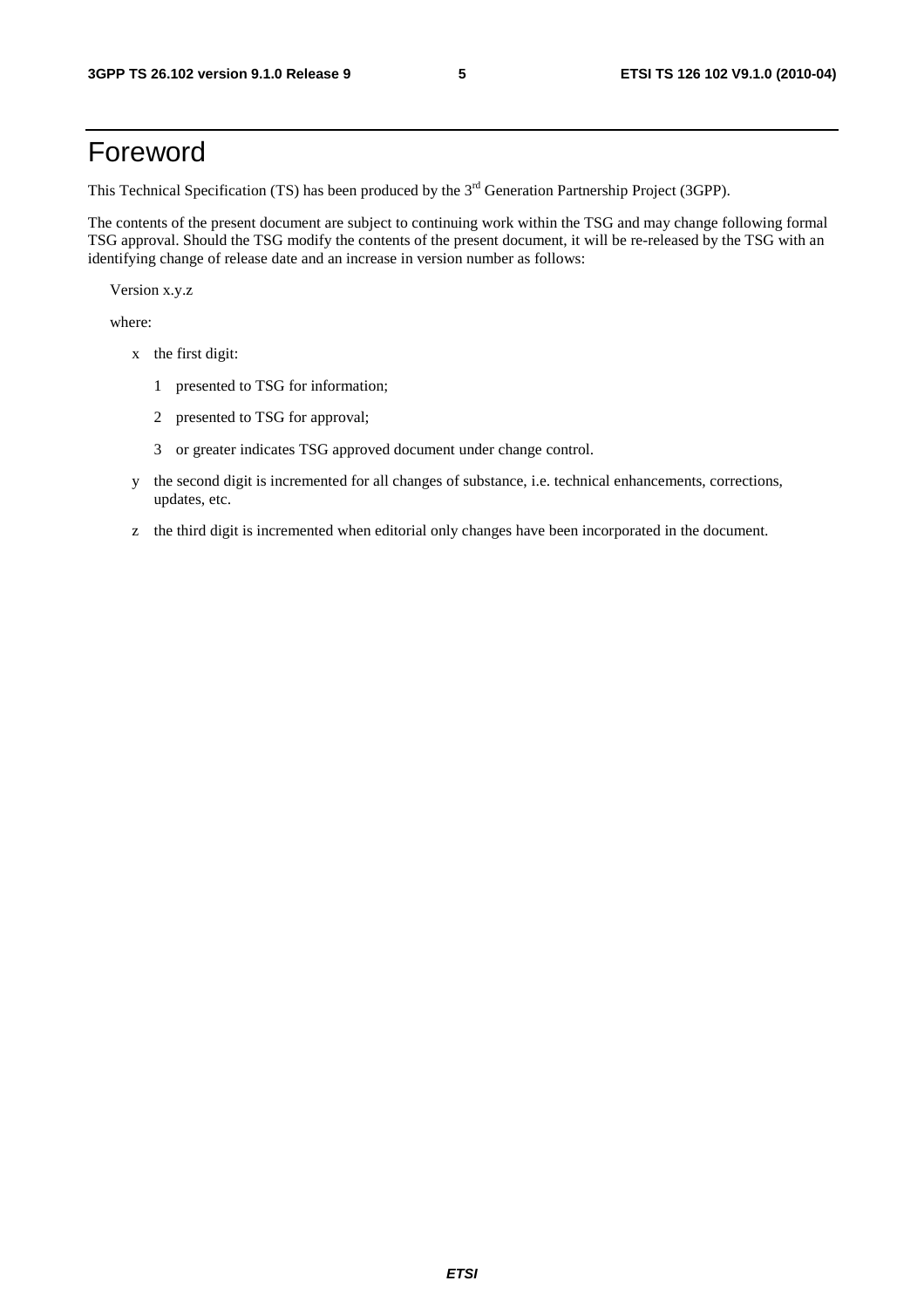### 1 Scope

The present document specifies the mapping of the AMR generic frame format (3GPP TS 26.101) to the Iu Interface (3GPP TS 25.415 [7]), the Uu Interface and the Nb Interface (3GPP TS 29.415). It further specifies the mapping of Enhanced Full Rate (GSM\_EFR) coded speech and of PCM 64 kBit/s (ITU-T G.711 [9]) coded speech to the Nb Interface in a BICC-based circuit switched core network.

The present document also specifies the mapping of Full Rate (GSM\_FR) coded speech and of Half Rate (GSM\_HR) coded speech to the Nb Interface in a BICC-based circuit switched core network.

The present document also specifies the transport of the AMR Codec Types, the AMR-WB Codec Types, the GSM\_EFR Codec, the GSM\_FR Codec, the GSM\_HR Codec and the ITU-T G.711 Codec over the A-Interface over IP (3GPP TS 48.002 [11]) and the Nb-Interface in a SIP-I -based circuit switched core network (3GPP TS 23.231 [12]).

# 2 References

The following documents contain provisions which, through reference in this text, constitute provisions of the present document.

- References are either specific (identified by date of publication, edition number, version number, etc.) or non-specific.
- For a specific reference, subsequent revisions do not apply.
- For a non-specific reference, the latest version applies. In the case of a reference to a 3GPP document (including a GSM document), a non-specific reference implicitly refers to the latest version of that document *in the same Release as the present document*.
- [1] 3GPP TS 25.415: "Iu Interface CN-UTRAN User plane Protocols".
- [2] 3GPP TS 26.101: "AMR Speech Codec, Frame structure".
- [3] 3GPP TS 23.107: "QoS Concept and Architecture".
- [4] 3GPP TS 46.051: "Enhanced Full Rate (EFR) speech processing functions; General Description"
- [5] 3GPP TS 28.062: "Inband Tandem Free Operation (TFO) of speech codecs; Service description; Stage 3".
- [6] 3GPP TS 23.153: "Out of band transcoder control, Stage 2".
- [7] 3GPP TS 29.415: "Core Network Nb Interface User Plane Protocols".
- [8] ITU-T I.366.2: "AAL type 2 service specific convergence sublayer for trunking".
- [9] ITU-T Recommendation G.711: "Pulse code modulation (PCM) of voice frequencies".
- [10] 3GPP TS 29.414: "Core Network Nb data transport and transport signalling".
- [11] 3GPP TS 48.002: "Base Station System Mobile-services Switching Centre (BSS MSC) interface; Interface principles".
- [12] 3GPP TS 23.231: "SIP-I based circuit-switched core network; Stage 2".
- [13] 3GPP TS 29.007: "General requirements on interworking between the Public Land Mobile Network (PLMN) and the Integrated Services Digital Network (ISDN) or Public Switched Telephone Network (PSTN)".
- [14] 3GPP TS 26.103: "Speech codec list for GSM and UMTS ".
- [15] IETF RFC 3264 (2002): "An Offer/Answer Model with the Session Description Protocol (SDP)", J. Rosenberg and H. Schulzrinne.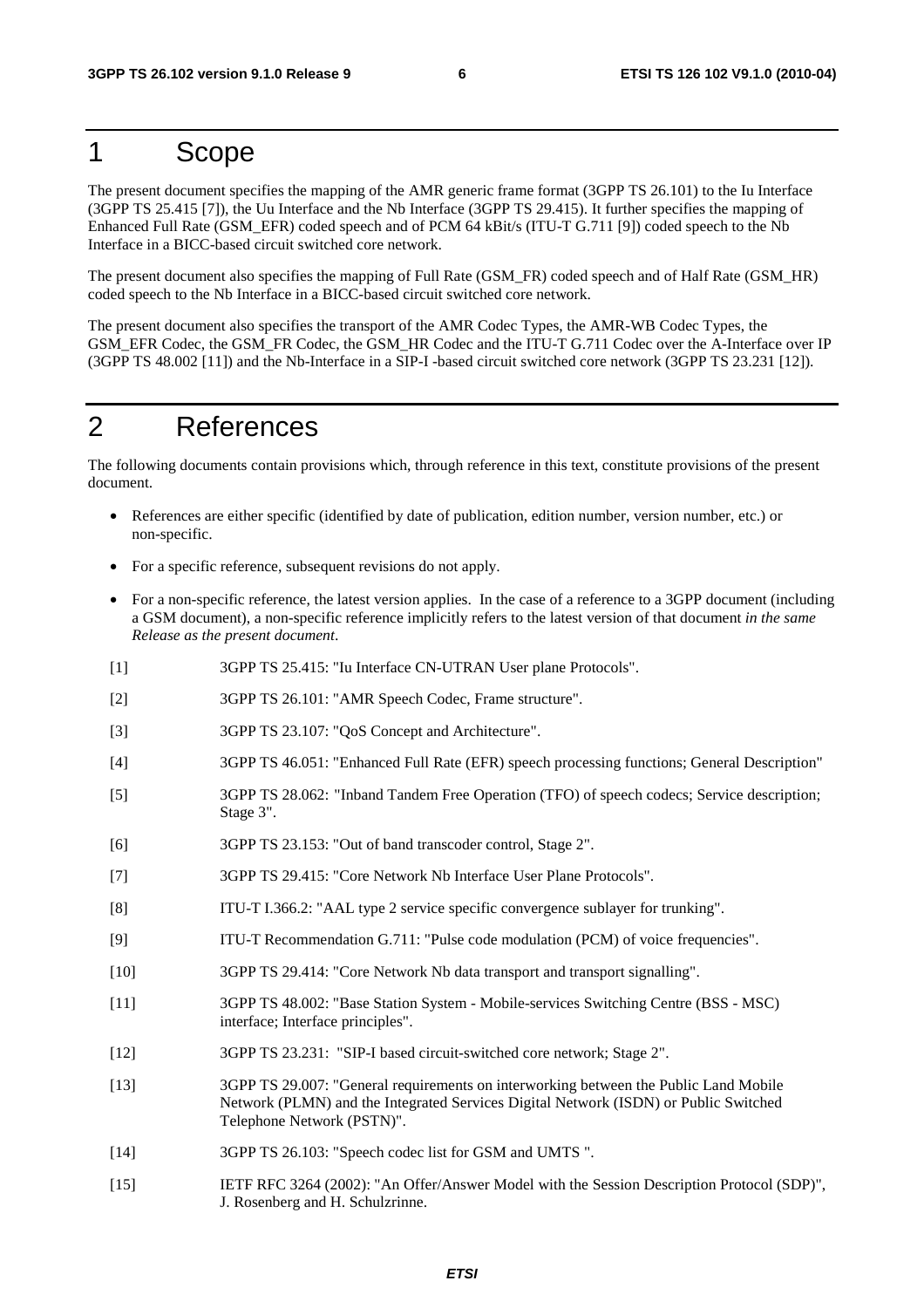- [16] IETF RFC 3550 (2003): "RTP: A Transport Protocol for Real-Time Applications", H. Schulzrinne, S. Casner, R. Frederick and V. Jacobson.
- [17] IETF RFC 3551 (2003): "RTP Profile for Audio and Video Conferences with Minimal Control", H. Schulzrinne and S. Casner.
- [18] void
- [19] IETF RFC 4566 (2006): "SDP: Session Description Protocol", M. Handley, V. Jacobson and C. Perkins.
- [20] IETF RFC 4733 (2006): "RTP Payload for DTMF Digits, Telephony Tones, and Telephony Signals", H. Schulzrinne and T. Taylor.
- [21] IETF RFC 4867 (2007): "RTP Payload Format and File Storage Format for the Adaptive Multi-Rate (AMR) and Adaptive Multi-Rate Wideband (AMR-WB) Audio Codecs", J. Sjoberg, M. Westerlund, A. Lakaniemi and Q. Xie.
- [22] http://www.ietf.org/internet-drafts/draft-westerlund-avt-rtp-gsm-hr-00.txt "RTP Payload Format for GSM-HR".
- [23] 3GPP TS 46.010: "Full rate speech; Transcoding".
- [24] 3GPP TS 46.020: "Half rate speech; Half rate speech transcoding".
- [25] 3GPP TS 46.041: "Half rate speech; Discontinuous Transmission (DTX) for half rate speech traffic channels".
- [26] 3GPP TS 48.060: "In-band control of remote transcoders and rate adaptors for full rate traffic channels".
- [27] 3GPP TS 48.061: "In band control of remote transcoders and rate adaptors for half rate traffic channels".
- [28] 3GPP TS 46.012: "Full rate speech; Comfort noise aspect for full rate speech traffic channels".
- [29] 3GPP TS 46.022: "Half rate speech; Comfort noise aspects for half rate speech traffic channels".
- [30] 3GPP TS 46.062: "Comfort noise aspects for Enhanced Full Rate (EFR) speech traffic channels".
- [31] 3GPP TS 26.093: "Adaptive Multi-Rate (AMR) speech codec; Source controlled rate operation".
- [32] 3GPP TS 26.193: "Adaptive Multi-Rate Wideband (AMR-WB) speech codec; Source controlled rate operation".
- [33] 3GPP TS 48.008: "Mobile Switching Centre Base Station System (MSC-BSS) interface".
- [34] 3GPP TS 48.103: "Base Station System Media GateWay (BSS-MGW) interface; User Plane transport mechanism".
- [35] 3GPP TS 45.009: "Radio Access Network; Link adaptation"
- [36] 3GPP TS 46.060: "EFR Speech Codec; Speech Transcoding Functions"

## 3 Definitions and abbreviations

### 3.1 Definitions

For the purposes of the present document the following terms and definitions apply:

**AMR Generic Frame Interface:** this interface transports the AMR IF1 generic frame as defined in 3GPP TS 26.101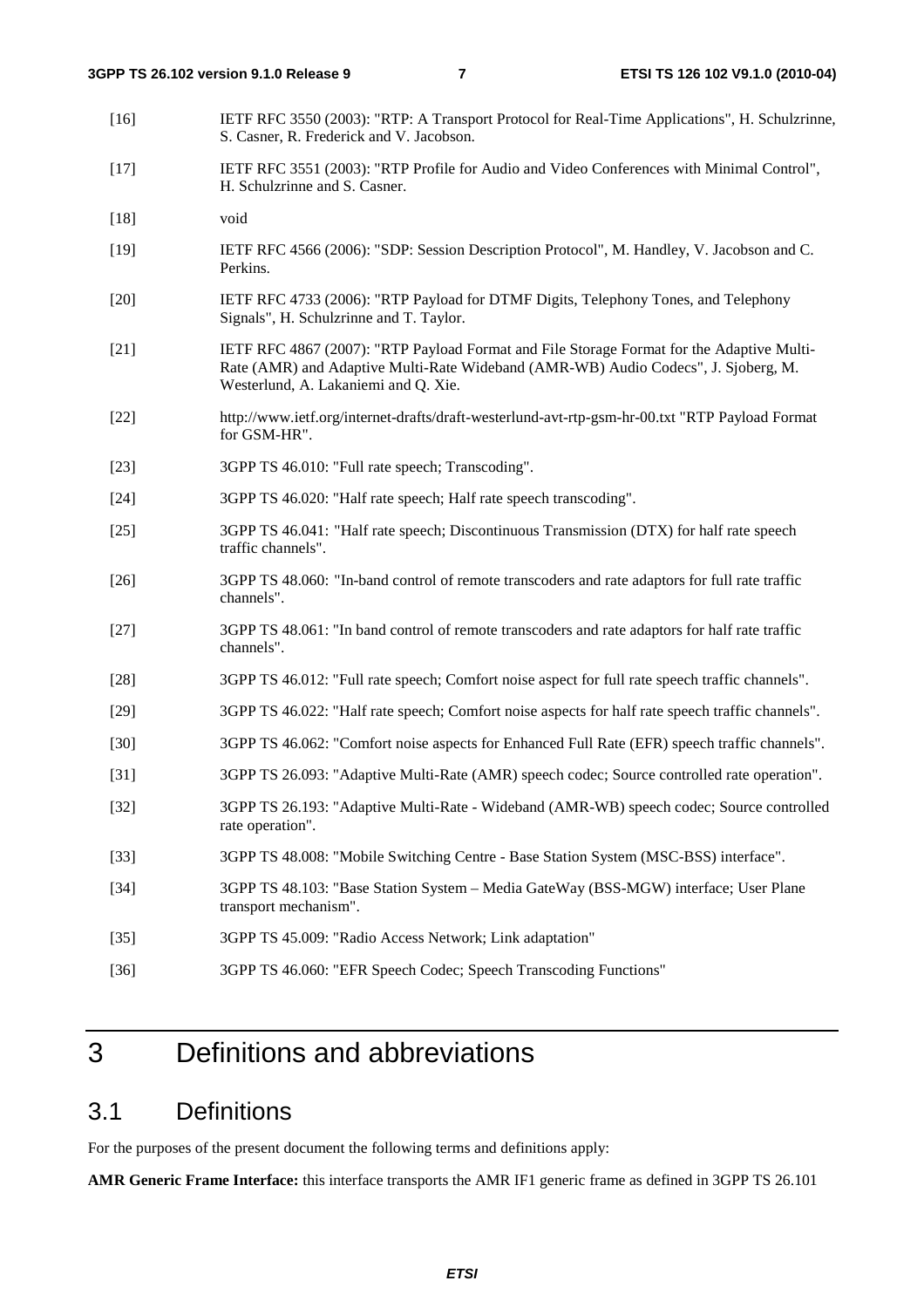### 3.2 Abbreviations

For the purposes of the present document, the following abbreviations apply:

| AAL2           | <b>ATM Adaptation Layer 2</b>                                                    |
|----------------|----------------------------------------------------------------------------------|
| <b>ACS</b>     | Active Codec Set                                                                 |
| AMR            | Adaptive Multi-Rate                                                              |
| AoIP           | A-Interface user plane transport over RTP/UDP/IP                                 |
| AS             | <b>Access Stratum</b>                                                            |
| ATM            | Asynchronous Transfer Mode                                                       |
| <b>BFH</b>     | <b>Bad Frame Handling</b>                                                        |
| <b>CDMA</b>    | Code Division Multiple Access                                                    |
| <b>CMI</b>     | Codec Mode Indication                                                            |
| <b>CMR/CMC</b> | Codec Mode Request or Codec Mode Command                                         |
| <b>CN</b>      | <b>Core Network</b>                                                              |
| DRC            | Downlink Rate Command                                                            |
| FDD            | <b>Frequency Duplex Division</b>                                                 |
| <b>FQC</b>     | Frame Quality Classification (Iu Interface)                                      |
| FQI            | Frame Quality Indication (AMR IF1)                                               |
| <b>GSM</b>     | Global System for Mobile communications                                          |
| ITU-T          | International Telecommunication Union - Telecommunication standardisation sector |
| <b>MGW</b>     | Media GateWay                                                                    |
| <b>NboIP</b>   | Nb-Interface user plane transport over RTP/UDP/IP when SIP-I is used on Nc       |
| <b>PCM</b>     | Pulse Code Modulation, synonym for 64 kBit/s coded speech (see ITU-T G.711 [9])  |
| PDC            | Personal Digital Communication                                                   |
| PLMN           | <b>Public Land Mobile Network</b>                                                |
| QoS            | <b>Quality of Service</b>                                                        |
| RAB            | Radio Access Bearer                                                              |
| RAN            | Radio Access Network                                                             |
| RF             | Radio Frequency                                                                  |
| RFC            | RAB sub-flow Combination                                                         |
| <b>RFCI</b>    | <b>RFC</b> Indicator                                                             |
| <b>RFCS</b>    | <b>RFC</b> Set                                                                   |
| RX             | Receive                                                                          |
| <b>SCR</b>     | <b>Source Controlled Rate</b>                                                    |
| SDU            | Source Data Unit                                                                 |
| <b>SID</b>     | <b>Silence Insertion Descriptor</b>                                              |
| SMpSDU         | Support Mode for Predefined SDU sizes                                            |
| <b>SPD</b>     | SPeech Decoder                                                                   |
| SPE            | SPeech Encoder                                                                   |
| TC             | Transcoder                                                                       |
| TDD            | Time Duplex Division                                                             |
| <b>TDMA</b>    | Time Division Multiple Access                                                    |
| TFO            | <b>Tandem Free Operation</b>                                                     |
| TrFO           | <b>Transcoder Free Operation</b>                                                 |
| TX             | Transmit                                                                         |
| UE             | User Equipment (terminal)                                                        |
| <b>URC</b>     | <b>Uplink Rate Command</b>                                                       |
|                |                                                                                  |

# 4 General

The Iu-Interface is defined in two different variants for speech telephony,

- a) for the ATM bearer with Iu-framing and
- b) for the IP bearer with Iu-framing.

The Nb-Interface is defined in three different variants for speech telephony,

- a) for the ATM bearer with Nb-framing in a BICC-based Core Network,
- b) for the IP bearer with Nb-framing in a BICC-based Core Network and
- c) for the IP bearer with RTP packetization in a SIP-I -based Core Network, also called NboIP.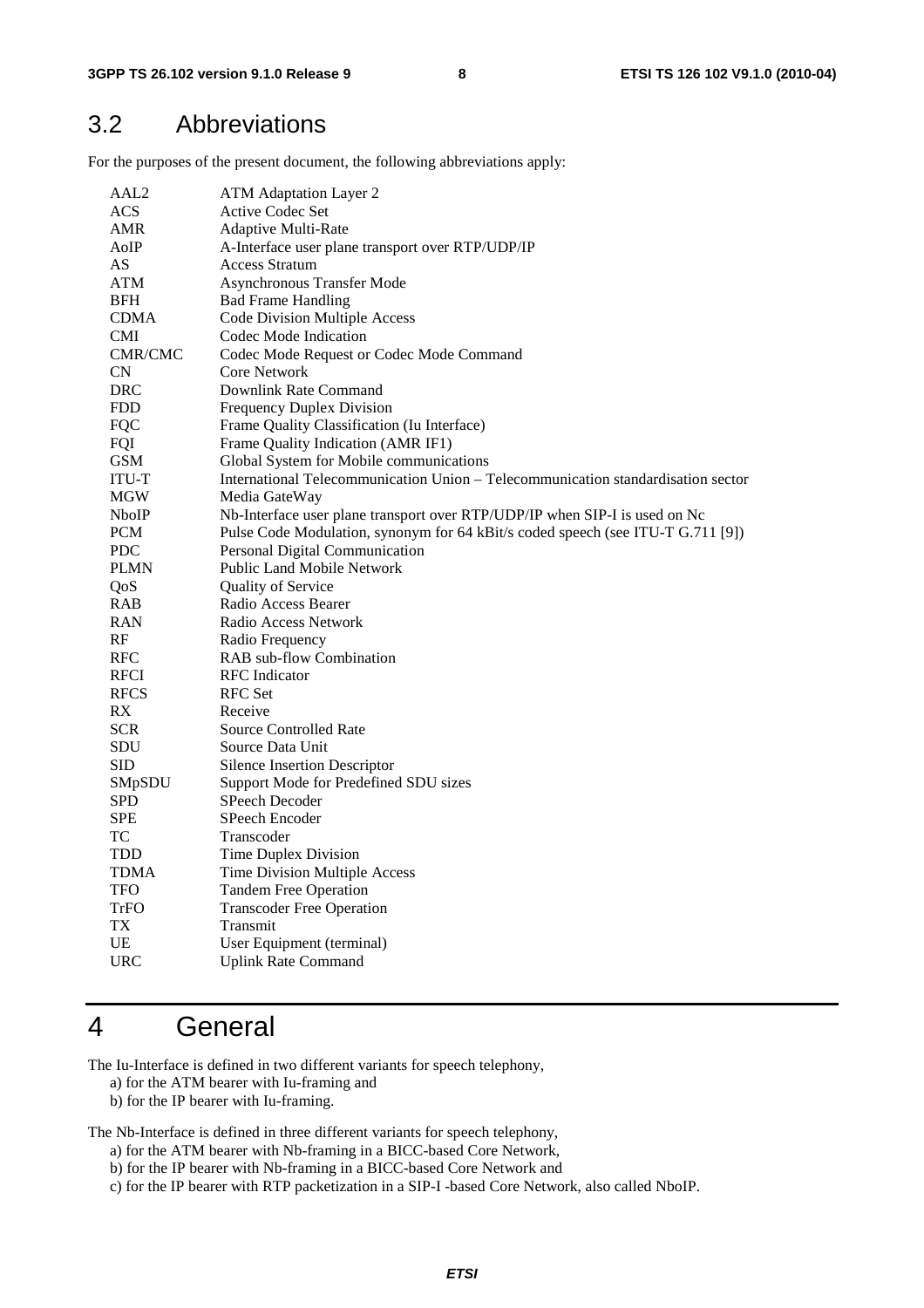#### **3GPP TS 26.102 version 9.1.0 Release 9 9 ETSI TS 126 102 V9.1.0 (2010-04)**

The mapping of the AMR Speech Codec parameters to the Iu interface specifies the frame structure of the speech data exchanged between the RNC and the TC inside the MGW in case of normal operation. This mapping is independent from the radio interface in the sense that it has the same structure for both FDD and TDD modes of the UTRAN.

The mapping between the Speech Codec and the Radio Access Network within the UE is not an open interface and need not to be detailed.

The mapping on the Nb Interface in a BICC based Core Network is identical to the one on the Iu Interface in case of Transcoder Free Operation, with the MGW relaying the SDUs unaltered between Iu and Nb Interfaces.

PCM coded speech is mapped onto the Nb-Interface in packets of 40 octets (5ms packetization time) or 160 octets (20ms packetization time). With Nb-framing (i.e. in a BICC-based Circuit Switched Core Network, IP or ATM) the default packetization time for PCM-coded speech is 5ms; 20ms is an additional option. For NboIP (i.e. RTP packetization in a SIP-I -based Circuit Switched Core Network) the default packetization time for PCM-coded speech is 20ms; 5ms is an additional option.

The packetization time of PCM-coded speech for AoIP is 20ms without any other option.

For the 3GPP Codec Types (GSM\_FR, GSM\_HR, GSM\_EFR, AMR and AMR-WB) the framing is always 20ms and also the packetization time is 20ms in all versions of the Nb-Interface and the A-Interface over IP. The mapping of GSM\_FR, GSM\_HR and GSM\_EFR Speech Codec parameters is defined on the A Interface over IP and all versions of the Nb-Interface, but not on the Iu Interface.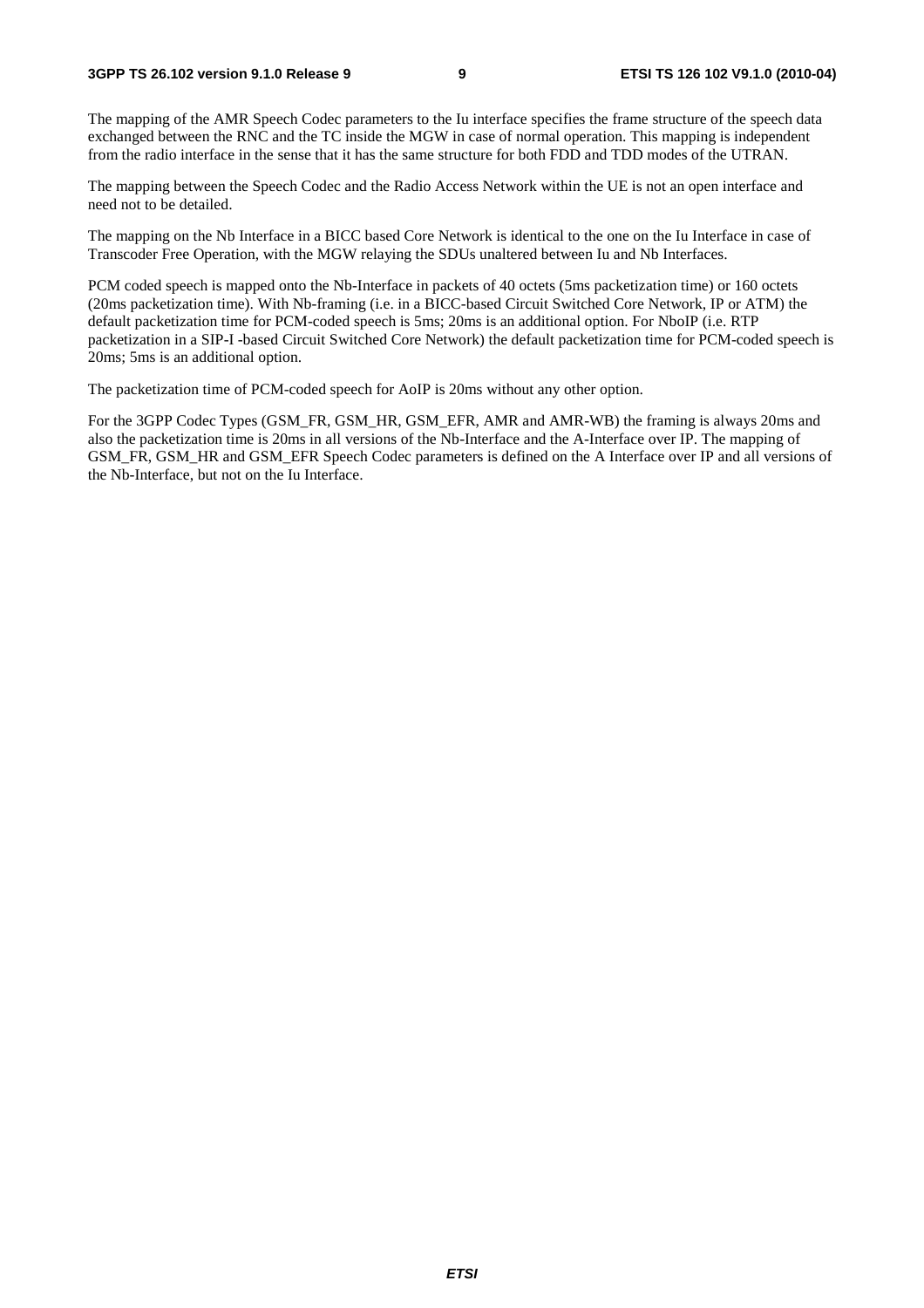# 5 RAB aspects

During the RAB Assignment procedure initiated by the CN to establish the RAB for AMR, the RAB parameters are defined. The AMR RAB is established with one or more RAB co-ordinated sub-flows with predefined sizes and QoS parameters. In this way, each RAB sub-flow Combination corresponds to one AMR frame type. For AMR, the first RAB sub-flow (sub-flow 1) corresponds with the Class A bits. In case there are three RAB sub-flows, the third RAB sub-flow (sub-flow 3) corresponds with the Class C bits. On the Iu interface, these RAB parameters define the corresponding parameters regarding the transport of AMR frames.

Some of the QoS parameters in the RAB assignment procedure are determined from the Bearer Capability Information Element used at call set up. These QoS parameters as defined in [3], can be set as follows:

| <b>RAB service attribute</b><br>RAB service attribute value                                                                                                                                                                                                                                |                                                              | <b>Comments</b>                     |                                         |                                                                                                                                                                                                                                          |
|--------------------------------------------------------------------------------------------------------------------------------------------------------------------------------------------------------------------------------------------------------------------------------------------|--------------------------------------------------------------|-------------------------------------|-----------------------------------------|------------------------------------------------------------------------------------------------------------------------------------------------------------------------------------------------------------------------------------------|
| <b>Traffic Class</b>                                                                                                                                                                                                                                                                       | Conversational                                               |                                     |                                         |                                                                                                                                                                                                                                          |
| RAB Asymmetry Indicator                                                                                                                                                                                                                                                                    | Symmetric, bidirectional                                     |                                     |                                         | Symmetric RABs are used for uplink and<br>downlink                                                                                                                                                                                       |
| Maximum bit rate                                                                                                                                                                                                                                                                           | 12.2 / 10.2 / 7.95 / 7.4 / 6.7 / 5.9 / 5.15 / 4.75<br>kbit/s |                                     |                                         | This value depends on the highest mode<br>rate in the RFCS                                                                                                                                                                               |
| Guaranteed bit rate                                                                                                                                                                                                                                                                        | 12.2 / 10.2 / 7.95 / 7.4 / 6.7 / 5.9 / 5.15 / 4.75<br>kbit/s |                                     |                                         | One of the values is chosen, depending<br>on the lowest rate controllable SDU<br>format (note 2)                                                                                                                                         |
| Delivery Order                                                                                                                                                                                                                                                                             | Yes                                                          |                                     |                                         | (note 1)                                                                                                                                                                                                                                 |
| Maximum SDU size                                                                                                                                                                                                                                                                           | 244 / 204 / 159 / 148 / 134 / 118 / 103 / 95<br>bits         |                                     |                                         | Maximum size of payload field in Iu UP,<br>according to the highest mode rate in the<br><b>RFCS</b>                                                                                                                                      |
| <b>Traffic Handling Priority</b>                                                                                                                                                                                                                                                           | Not applicable                                               |                                     |                                         | Parameter not applicable for the<br>conversational traffic class. (note 1)                                                                                                                                                               |
| Source statistics descriptor                                                                                                                                                                                                                                                               | Speech                                                       |                                     |                                         | (note 1)                                                                                                                                                                                                                                 |
| <b>SDU Parameters</b>                                                                                                                                                                                                                                                                      | RAB sub-flow 1<br>(Class A bits)                             | RAB sub-flow<br>2 (Class B<br>bits) | RAB sub-<br>flow 3<br>(Class C<br>bits) | The number of SDU, their number of RAB<br>sub-flow and their relative sub-flow size is<br>subject to operator tuning (note 3)                                                                                                            |
| SDU error ratio                                                                                                                                                                                                                                                                            | $7 * 10^{-3}$                                                |                                     |                                         | (note 3)                                                                                                                                                                                                                                 |
| Residual bit error ratio                                                                                                                                                                                                                                                                   | $10^{-6}$                                                    | $10^{-3}$                           | $5 * 10^{-3}$                           | (note 3 - applicable for every sub-flow)                                                                                                                                                                                                 |
| Delivery of erroneous SDUs ves                                                                                                                                                                                                                                                             |                                                              |                                     |                                         | Class A bits are delivered with error<br>indication:<br>Class B and C bits are delivered without<br>any error indication.                                                                                                                |
| SDU format information 1-9                                                                                                                                                                                                                                                                 |                                                              |                                     |                                         | (note 4)                                                                                                                                                                                                                                 |
| Sub-flow SDU size 1-9 (note 5)                                                                                                                                                                                                                                                             |                                                              | (note 5)                            | (note 5)                                |                                                                                                                                                                                                                                          |
| NOTE 1: These parameters apply to all UMTS speech codec types.<br>NOTE 2: The guaranteed bit rate depends on the periodicity and the lowest rate controllable SDU size.<br>NOTE 3: These parameters are subject to operator tuning.<br>noise bits) included in the RFCS as defined in [2]. |                                                              |                                     |                                         | NOTE 4: SDU format information has to be specified for each AMR core frame type (i.e. with speech bits and comfort<br>NOTE 5: The sub-flow SDU size corresponding to an AMR core frame type indicates the number of bits in the class A, |

|  |  | Table 5-1: Example of mapping of BC IE into QoS parameters for UMTS AMR |
|--|--|-------------------------------------------------------------------------|
|  |  |                                                                         |

The RAB parameters shall be set so that the SCR operation is always possible.

The conversational traffic class shall be used for the speech service, which is identified by the ITC parameter of the bearer capability information element in the SETUP message. This shall apply for all UMTS speech codec types. The parameters traffic class, transfer delay, traffic handling priority and source statistics descriptor shall be the same for all speech codec types applicable for UMTS.

class B and class C fields. The assigned SDU sizes shall be set so that the SCR operation is always possible.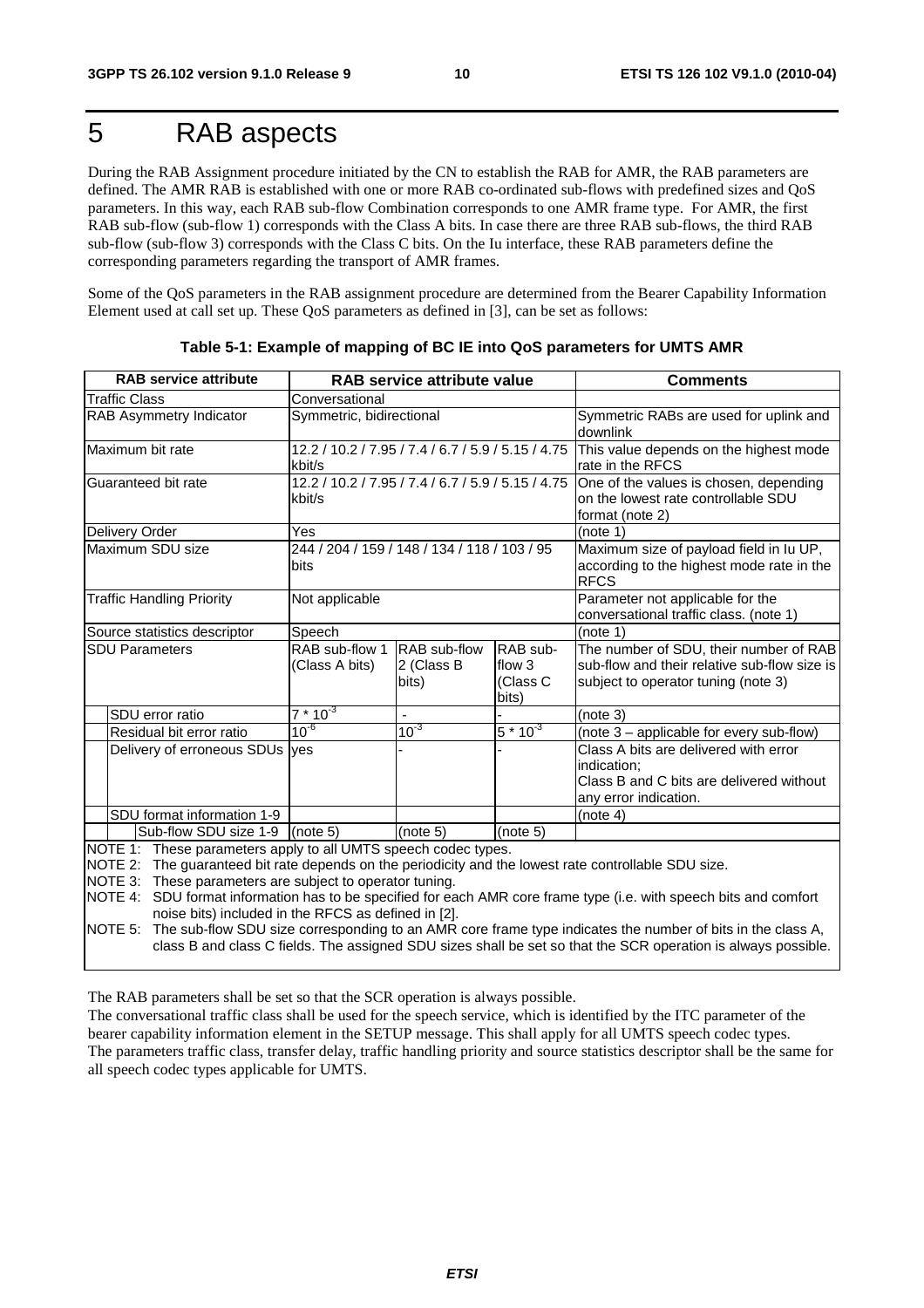# 6 Iu Interface User Plane (RAN)

The data structure exchanged on the Iu interface are symmetrical, i.e. the structure of the uplink data frames is identical to that of the downlink data frames.

### 6.1 Frame structure on the Iu UP transport protocol

#### 6.1.1 Initialisation

At the initialisation of the SMpSDU mode of operation, several parameters are set by the CN. The initialisation procedure is described in [1].

- RFCS:

 In the case of AMR, the RFCS corresponds to the Active Codec Set (ACS) plus potentially SCR authorised in the communication. Annex A of [1] gives an illustration of the usage of RFCI for AMR speech RAB. RFCS used in downlink may differ from that in uplink.

Delivery of erroneous SDUs:

 This parameter shall be set to YES. Erroneous speech frames may be used to assist the error concealment procedures. Therefore, according to [1], PDU type 0 (containing a payload CRC) shall be used for transport of AMR data.

### 6.1.2 Time Alignment Procedure

The TC should adjust the timing of the speech data transmission in downlink direction according to the time alignment frames sent by the RNC.

Time alignment procedure shall be dismissed in case of TFO and TrFO.

### 6.2 Mapping of the bits

The mapping of the bits between the generic AMR frames and the PDU is the same for both uplink and downlink frames.

The following table gives the correspondence of the bit fields between the generic AMR frames at the TC interface and the PDU exchanged with the Iu transport layer.

| <b>PDU field</b>                    | Corresponding field within the<br>generic AMR frame | <b>Comment</b>         |
|-------------------------------------|-----------------------------------------------------|------------------------|
| <b>PDU Type</b>                     | N/A                                                 | Type 0                 |
| <b>Frame Number</b>                 | N/A                                                 |                        |
| <b>FQC</b>                          | <b>Frame Quality Indicator</b>                      |                        |
| <b>RFCI</b>                         | Frame Type                                          |                        |
| <b>Payload CRC</b>                  | N/A                                                 |                        |
| <b>Header CRC</b>                   | N/A                                                 |                        |
|                                     |                                                     |                        |
| <b>Payload Fields (N Sub-flows)</b> | Class A or SID payload                              |                        |
|                                     | Class B                                             |                        |
|                                     | Class C                                             |                        |
| <b>SDU#1</b><br>_________________   | Most important speech bits come first               | Mandatory              |
| <b>SDU#2</b>                        | Next bits follow                                    | Optional               |
|                                     |                                                     | ______________________ |
|                                     | $\cdots$                                            | Optional               |
| SDU #N                              | Least important speech bits                         | Optional               |

#### **Table 6-1: Mapping of generic AMR frames onto Iu PDUs**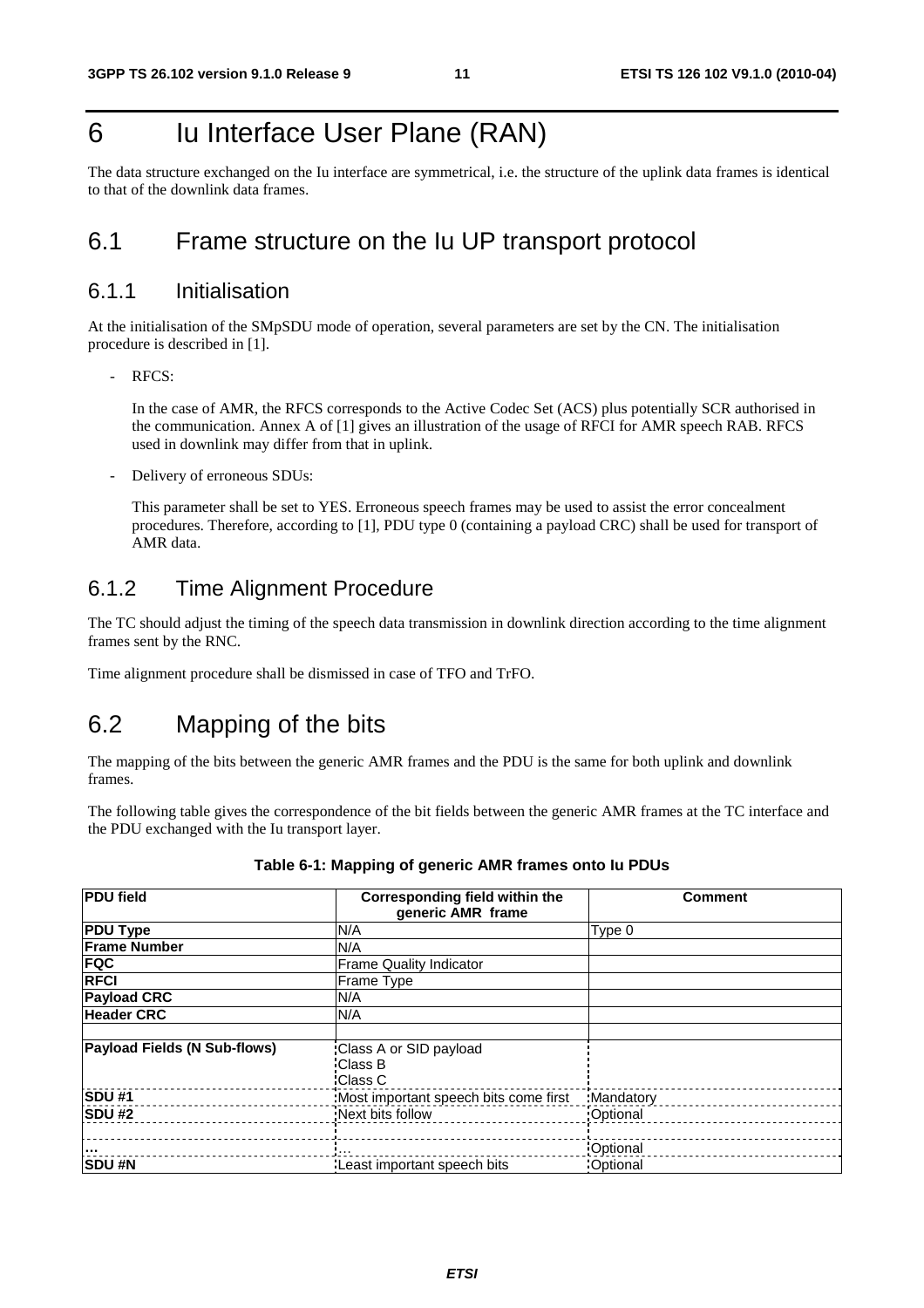The number of RAB sub-flows, their corresponding sizes, and their attributes such as "Delivery of erroneous SDUs" shall be defined at the RAB establishment and signalled in the RANAP RAB establishment request, as proposed in clause 5. The number of RAB sub-flows is corresponding to the desired bit protection classes. The total number of bits in all sub-flows for one RFC shall correspond to the total number given in 3GPP TS 26.101, generic AMR frame, format IF1, for the corresponding Codec Mode, respectively Frame Type.

Guidance for setting the number of bits in each RAB sub-flow according to their relative subjective importance is given in 3GPP TS 26.101.

The following two tables are examples of mapping of RAB sub-flows.

Table 6-2 gives three examples of sub-flow mapping.

The RFCI definition is given in order of increasing SDU sizes.

- Example 1 describes Codec Type UMTS AMR, with all eight codec modes foreseen in the Active Codec Set (ACS) and provision for Source Controlled Rate operation (SCR). In this example, Blind Transport Format Detection is supported and the sub-flow mapping follows the 26.101 class division guidance.
- Example 2 describes Codec Type GSM\_EFR, with one codec mode, including SCR.
- Example 3 describes Codec Type FR\_AMR, including AMR SCR

#### **Table 6-2: Example for AMR with SCR and three sub-flows, according to subjective class division indication of 3GPP TS 26.101**

| UMTS_AMR                        | <b>GSM_EFR</b>                  | FR_AMR                          | <b>RAB sub-flows</b>                    |                                         |                                         | <b>Total size of</b>                                 |                    |
|---------------------------------|---------------------------------|---------------------------------|-----------------------------------------|-----------------------------------------|-----------------------------------------|------------------------------------------------------|--------------------|
| <b>RFCI</b><br><b>Example 1</b> | <b>RFCI</b><br><b>Example 2</b> | <b>RFCI</b><br><b>Example 3</b> | <b>RAB sub-</b><br>flow 1<br>(Optional) | <b>RAB sub-</b><br>flow 2<br>(Optional) | <b>RAB sub-</b><br>flow 3<br>(Optional) | bits/RAB sub-<br>flows<br>combination<br>(Mandatory) | Source rate        |
| $\mathbf{2}$                    |                                 | $\mathbf{2}$                    | 42                                      | 53                                      | 0                                       | 95                                                   | AMR 4,75 kbps      |
| 3                               |                                 |                                 | 49                                      | 54                                      | $\bf{0}$                                | 103                                                  | AMR 5,15 kbps      |
| 4                               |                                 | 3                               | 55                                      | 63                                      | $\bf{0}$                                | 118                                                  | AMR 5.9 kbps       |
| 5                               |                                 | 4                               | 58                                      | 76                                      | 0                                       | 134                                                  | AMR 6,7 kbps       |
| 6                               |                                 |                                 | 61                                      | 87                                      | 0                                       | 148                                                  | AMR 7.4 kbps       |
| 7                               |                                 |                                 | 75                                      | 84                                      | 0                                       | 159                                                  | AMR 7,95 kbps      |
| 8                               |                                 | 5                               | 65                                      | 99                                      | 40                                      | 204                                                  | AMR 10,2 kbps      |
| 9                               | $\mathbf{2}$                    |                                 | 81                                      | 103                                     | 60                                      | 244                                                  | AMR 12,2 kbps      |
|                                 |                                 |                                 | 39                                      | 0                                       | $\bf{0}$                                | 39                                                   | AMR SID            |
|                                 |                                 |                                 | 43                                      | 0                                       | $\bf{0}$                                | 43                                                   | <b>GSM-EFR SID</b> |

Table 6-3 gives one example of sub-flow mapping that supports Equal Error Protection. The RFCI definition is given in order of increasing SDU sizes.

- Example 4 describes Codec Type PDC\_EFR and the corresponding Source Controlled Rate operation (SCR).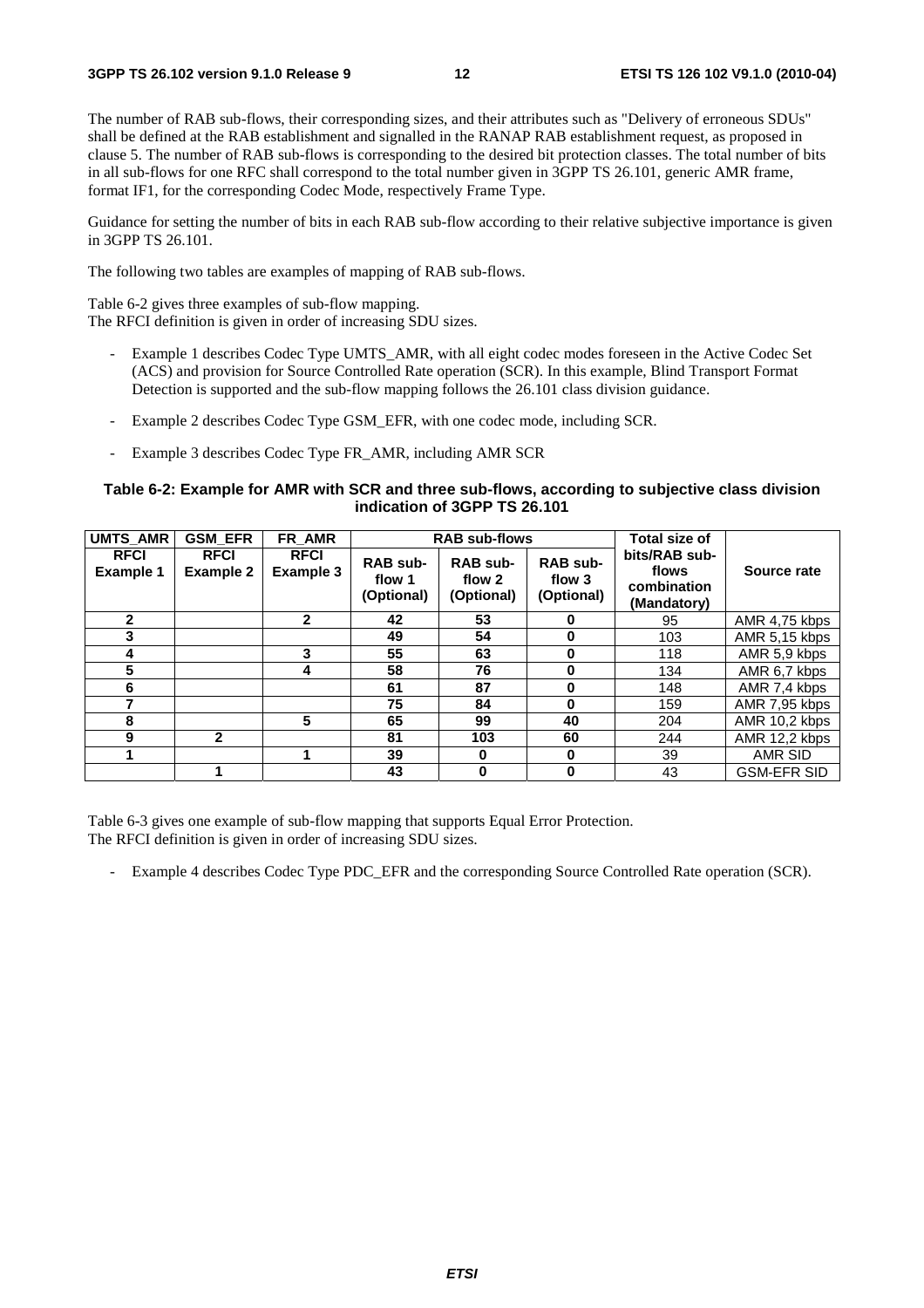| <b>PDC EFR</b><br><b>RFCI</b><br><b>Example 4</b> | <b>RAB sub-flow</b><br><b>RAB sub-</b><br>Flow 1<br>(Mandatory) | <b>Total size of</b><br>bits/RAB sub-flows<br>combination<br>(Mandatory) | Source rate         |
|---------------------------------------------------|-----------------------------------------------------------------|--------------------------------------------------------------------------|---------------------|
|                                                   | 95                                                              | 95                                                                       | AMR 4,75kbps        |
|                                                   | 103                                                             | 103                                                                      | AMR 5,15kbps        |
|                                                   | 118                                                             | 118                                                                      | AMR 5.9kbps         |
| $\mathbf{2}$                                      | 134                                                             | 134                                                                      | AMR 6,7kbps         |
|                                                   | 148                                                             | 148                                                                      | AMR 7,4kbps         |
|                                                   | 159                                                             | 159                                                                      | AMR 7,95kbps        |
|                                                   | 204                                                             | 204                                                                      | AMR 10,2kbps        |
|                                                   | 244                                                             | 244                                                                      | AMR 12,2kbps        |
|                                                   | 39                                                              | 39                                                                       | <b>AMR SID</b>      |
|                                                   | 43                                                              | 43                                                                       | <b>GSM-EFR SID</b>  |
|                                                   | 38                                                              | 38                                                                       | <b>TDMA-EFR SID</b> |
|                                                   | 37                                                              | 37                                                                       | PDC-EFR SID         |

**Table 6-3: Example of SDU sizes for PDC\_EFR with SCR and Equal Error Protection** 

### 6.3 Frame handlers

Iu PDU Frame handling functions are described in 3GPP TS 25.415 [1]. This sections describe the mandatory frame handling functions at the AMR Generic frame interface.

### 6.3.1 Handling of frames from TC to Iu interface (downlink)

The frames from the TC in generic AMR frame format IF1 are mapped onto the Iu PDU as follows.

#### 6.3.1.1 Frame Quality Indicator

The Frame Quality Indicator (FQI) from the TC is directly mapped to the Frame Quality Classification (FQC) of the Iu frame according to Table 6-4.

| <b>FQI AMR</b> |         | FQI value FQC PDU   FQC value |                |
|----------------|---------|-------------------------------|----------------|
|                | (1 bit) |                               | (2 bit)        |
|                |         |                               |                |
| <b>GOOD</b>    |         | <b>GOOD</b>                   | 0 <sup>0</sup> |
|                |         |                               |                |
| <b>BAD</b>     |         | <b>BAD</b>                    | 01             |
|                |         |                               |                |

**Table 6-4: FQI AMR to FQC Iu PDU mapping** 

#### 6.3.1.2 Frame Type

The received Frame Type Index l is mapped onto the RFCI j thanks to the assigned RFCS table: the correspondence between Codec Mode, Frame Type Index l and RFCI j is defined at RAB assignment.

#### 6.3.1.3 Codec Mode Indication

The Codec Mode Indication is not used.

#### 6.3.1.4 Codec Mode Request

Codec Mode Request (CMR) in downlink direction is forwarded to the rate control procedure when it changes, or when it is commanded so by the TC in case of TFO, see 3G TS 28.062.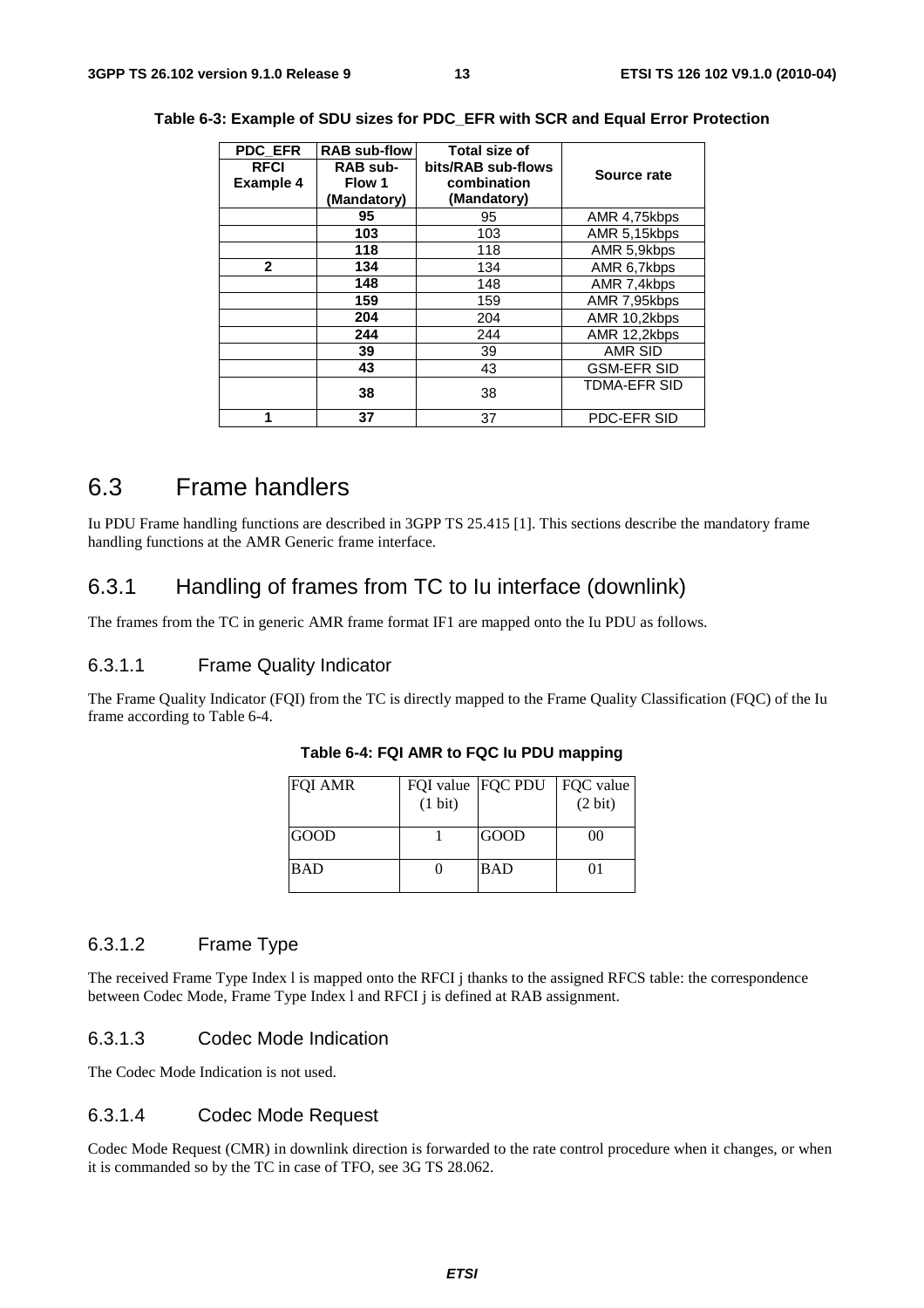#### 6.3.1.5 Optional internal 8 bits CRC

The internal AMR Codec CRC is not used on the Iu interface.

#### 6.3.1.6 Mapping of Speech or Comfort Noise parameter bits

Let us define the N payload fields of the N sub-flows for RFCI j as follows:

 $U_i(k)$  shall be the bits in sub-flow i, for  $k = 1$  to Mi

- $M<sub>i</sub>$  shall be the size of sub-flow i, for i = 1 to N
- d(k) shall be the bits of the speech or comfort noise parameters of the corresponding Frame Type l in decreasing subjective importance, as defined in the generic AMR frame format IF1, see TS 26.101 [2].

Then the following mapping in pseudo code applies:

| $U_1(k)$ | $= d(k-1)$           | with $k = 1, \dots, M_1$ |                         |
|----------|----------------------|--------------------------|-------------------------|
| $U_2(k)$ | $= d(k - 1 + M_1)$   | with $k = 1, \dots M_2$  |                         |
| $U_3(k)$ | $= d(k-1 + M_2)$     | with $k = 1, \dots, M_3$ |                         |
| $\cdots$ |                      |                          |                         |
| $U_N(k)$ | $= d(k-1 + M_{N-1})$ | with $k = 1$             | $\ldots$ M <sub>N</sub> |
|          |                      |                          |                         |

### 6.3.2 Handling of frames from Iu interface to TC (uplink)

The uplink Iu frames are mapped onto generic AMR frames, format IF1, as follows.

#### 6.3.2.1 Frame Quality Indicator

At reception of Iu PDU the Iu frame handler function set the Frame Quality Classification according to the received FQC, Header-CRC check, and Payload-CRC check (see 25.415). AMR Frame Type and Frame Quality Indicator are determined according to the following table:

| <b>FQC</b>       | <b>FQC</b> value<br>(2 bits) | <b>Resulting</b><br>FQI | <b>FQI value</b><br>(1 bit) | resulting<br><b>Frame Type</b> |
|------------------|------------------------------|-------------------------|-----------------------------|--------------------------------|
| <b>GOOD</b>      | 00                           | <b>GOOD</b>             |                             | from RFCI                      |
| <b>BAD</b>       | 01                           | <b>BAD</b>              |                             | NO DATA                        |
| <b>BAD</b> Radio | 10                           | <b>BAD</b>              |                             | from RFCI                      |
| Reserved         |                              | <b>BAD</b>              |                             | Reserved                       |

**Table 6-5: FQC Iu PDU type 0 to AMR FQI and AMR Frame Type mapping** 

#### 6.3.2.2 Frame Type

The received RFCI j is mapped onto the Frame Type Index l thanks to the RFCS table.

#### 6.3.2.3 Codec Mode Indication

The Codec Mode Indication is not used.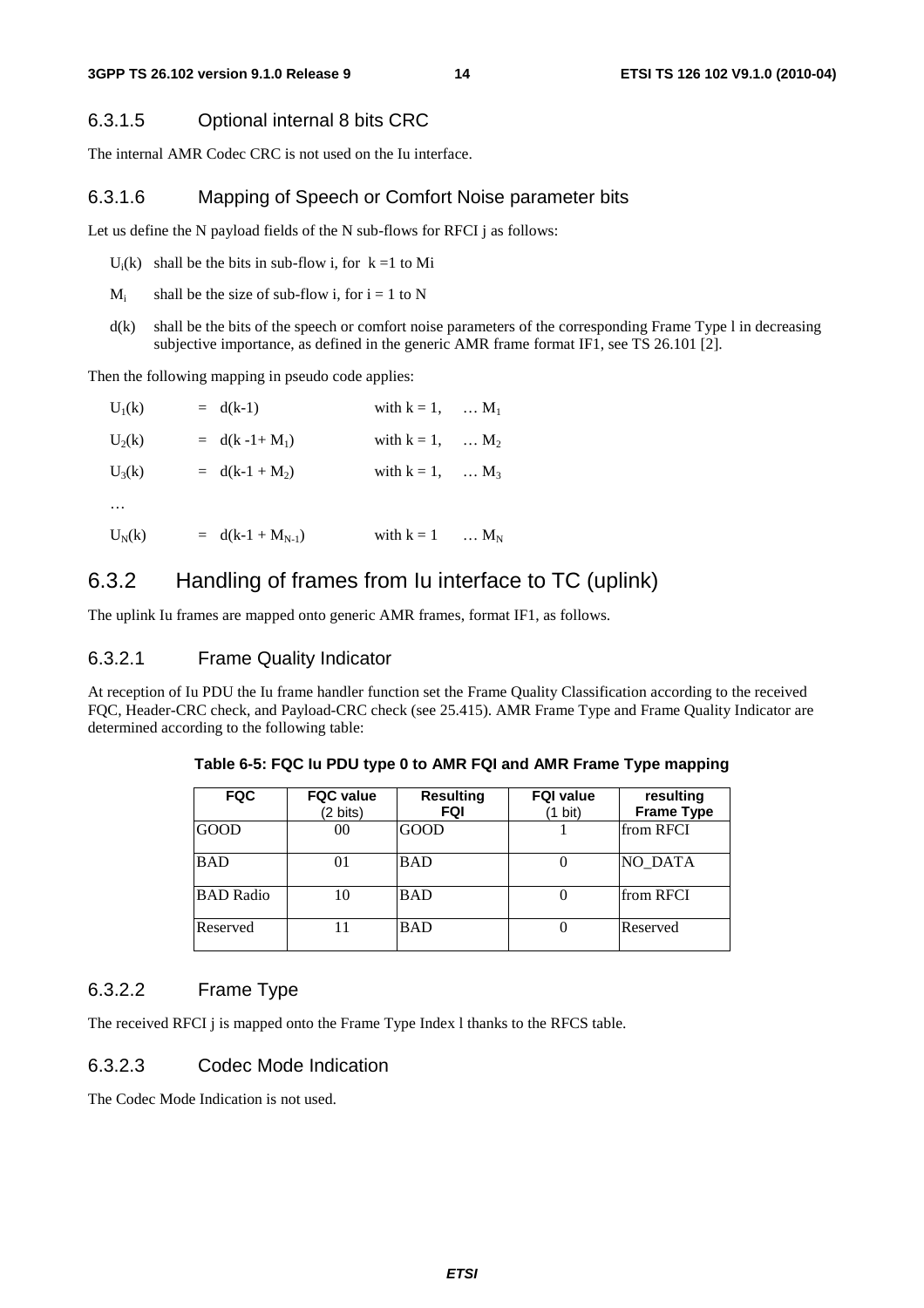#### 6.3.2.4 Codec Mode Request

The received Downlink Rate Control command (DRC) is mapped onto the Codec Mode Request (CMR) towards the AMR Codec. In case a new DRC is received it is mapped into the corresponding CMR of the generic AMR frame format. It is remembered by the TC until the next DRC is received. In each new frame that is sent to the AMR Codec, the stored CMR is resent, in order to control the Codec Mode for the downlink direction.

#### 6.3.2.5 Optional internal 8 bits CRC

The internal AMR Codec CRC is not used on the Iu interface.

#### 6.3.2.6 Speech and Comfort noise parameter bits

The speech and Comfort noise parameter bits are mapped from the sub-flows to the payload of the generic AMR frames with the reverse function of clause 6.3.1.6.

# 7 Uu Interface User Plane (UE)

The interface between the UE AMR speech codec (see 3GPP TS 26.101) and the Radio Access Network is an internal UE interface and is not detailed. The mapping is corresponding to the mapping described in clause 6 for the Iu interface.

Even though the details of Uu interface are not detailed, there are some functional requirements for the UE that need to be considered, when an AMR codec type (i.e. UMTS AMR2) is being used in a conversational speech call. These requirements are related to the mapping of AMR Generic frame format handling functions. The requirements are

- 1. The set of available codec modes (bitrates) that the UE may use are configured by UTRAN. The UE shall select, from the configured set of codec modes, a mode that is supported by the current TX power conditions as defined in 3GPP TS25.133. The highest available mode should be used for best speech quality.
- 2. The lowest configured codec mode is always to be considered supported.
- 3. When the codec mode is being adapted during a call, the used mode should be changed in a step-by-step fashion within the configured set of codec modes, i.e. by stepping one mode up or down within the configured set. This avoids disruptions on AMR decoding in GSM side, if TFO or TrFO operation is ongoing.

# 8 Nb Interface User Plane (CN) of a BICC-based Circuit Switched Core Network

The data structures exchanged on the Nb interface are symmetrical, i.e. the structures of the sent and received data frames are identical.

The Nb-Interface is defined in a BICC-based Core Network in two different variants, a) for the ATM bearer with Nbframing, b) for the IP bearer with Nb-framing. The Nb-framing and the use of PDU Type 0 for the speech payload and PDU Type 14 [7] for AMR Rate Control is common for both versions of the Nb-Interface here. These two versions also share the principle of "Nb\_Init", where the Nb-Interface is initialized on User Plane level and where the Initial Codec Mode for AMR and/or AMR-WB is signalled.

### 8.1 Frame structure on the Nb UP transport protocol

Delivery of erroneous SDUs for AMR- and AMR-WB-coded speech, as well as for GSM\_FR-, GSM\_HR-, GSM\_EFRcoded speech and for PCM-coded speech on the Nb-Interface shall be set to: "YES" in a BICC-based Circuit Switched Core Network. Erroneous speech frames may be used to assist the error concealment procedures. Therefore, according to [1] and [7], PDU Type 0 (with payload CRC) shall be used for the transport of AMR, AMR-WB, GSM\_FR, GSM\_HR and GSM\_EFR coded speech on the Nb interface.

PDU Type 0 (with payload CRC) shall be used for the transport of PCM coded speech on the Nb interface, too.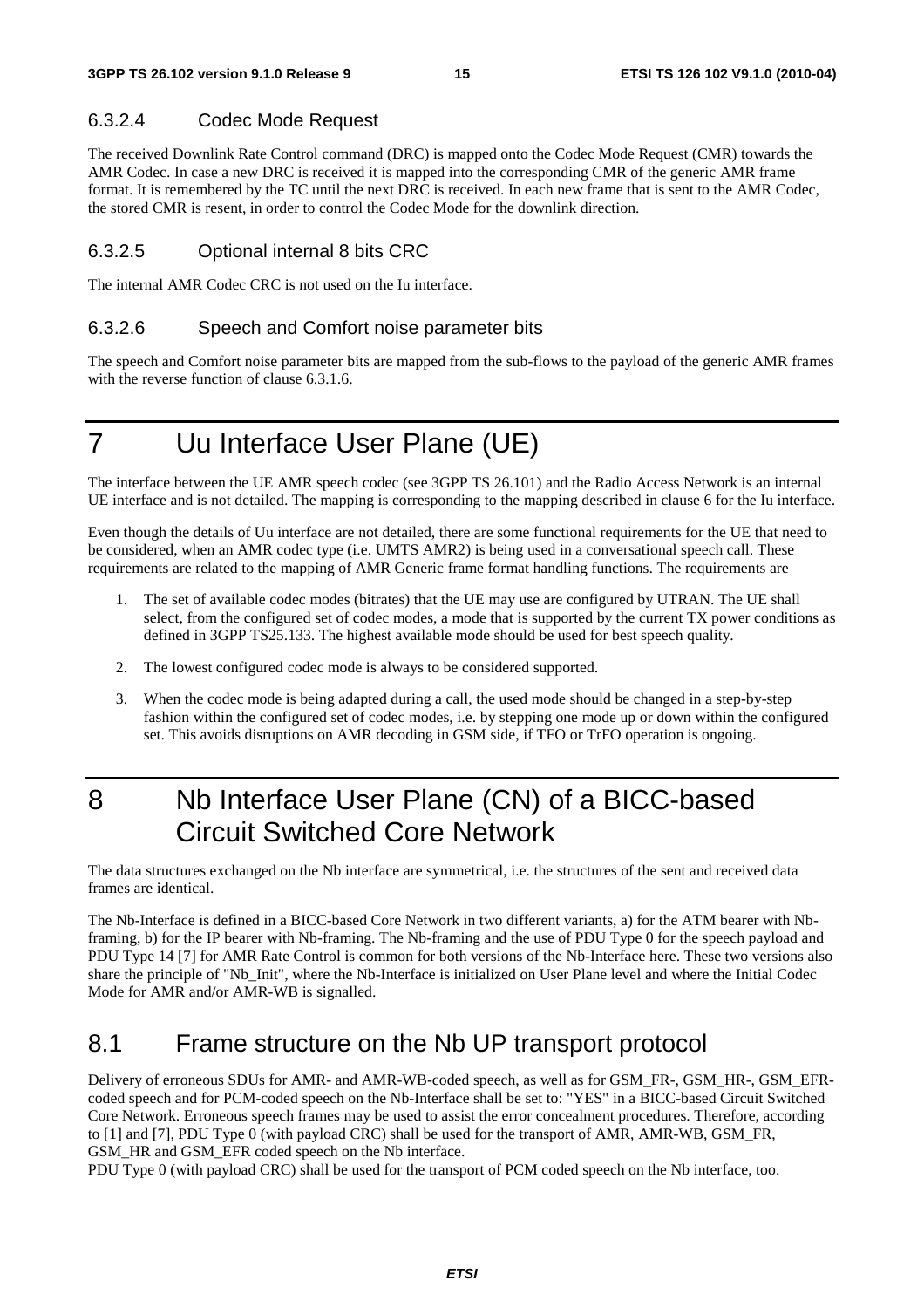#### 8.1.1 Initialisation

The initialisation procedure is used for support mode. At the initialisation several parameters are set by the CN. The initialisation procedure for the Nb Interface is described in [7].

#### 8.1.2 Time Alignment Procedure

The handling of Time Alignment on the Nb Interface is described in [7].

The Time alignment procedure shall be dismissed in case of TFO and TrFO.

### 8.1.3 SID Frame Generation

All 3GPP Codec Types include a standardized Discontinuous Transmission (DTX) with Voice Activity Detection, Silence Description (by SID frames) and Comfort Noise Generation to fill the speech pauses. If speech inactivity is detected by the Encoder, then (speech) frames are not transmitted, but the transmission is suspended in order to save battery life time in the mobile station, reduce interference on the radio interface and reduce load on all links. The receiving Decoder fills these transmission pauses with Comfort Noise to minimize the contrast between pauses and active speech. Silence Descriptor (SID) frames need to be send during speech inactivity to keep the Comfort Noise decently well aligned with the background noise at sender side. This is especially important at the onset of the next talkspurt and therefore SID frames should not be too old, when speech starts again.

The generation of SID frames for the AMR and AMR-WB families of Codecs is determined by the Speech Encoder as specified in TS 26.093 [31], respectively TS 26.193 [32]. The radio subsystem does not influence this timing! SID frames come during speech pauses in uplink and downlink about every 160ms. Also an AMR Encoder in the Media Gateway generates and sends SID frames about every 160ms.

The generation of SID frames for GSM\_FR, GSM\_HR and GSM\_EFR in the GSM radio network is determined by the GSM mobile station and the GSM radio subsystem, not primarily by the Speech Encoder! SID frames come during speech pauses in uplink from the mobile station about every 480ms. In downlink to the mobile station, when they are generated by the Speech Encoder of the GSM radio subsystem, SID frames are sent every 20ms to the GSM base station, which then picks only one every 480ms for downlink radio transmission. For other applications, like transport over Nb, it is more appropriate to send the SID frames less often than every 20ms, but 480ms may be too sparse. As a compromise it is recommended that an Encoder in the Media Gateway should generate and send SID frames every 160ms.

### 8.2 Mapping of the bits

#### 8.2.1 Mapping for AMR frames

The mapping of the bits between the generic AMR frames and the PDU for the Nb Interface is identical to the mapping on the Iu Interface. In case of TrFO the MGW relays the AMR frames from the Iu Interface unaltered to the Nb Interface and vice versa, as described in [7].

### 8.2.2 Mapping for PCM Coded Speech

The mapping for the PCM coded speech in 5ms frames on the Nb Interface shall be as defined in Table 8-1.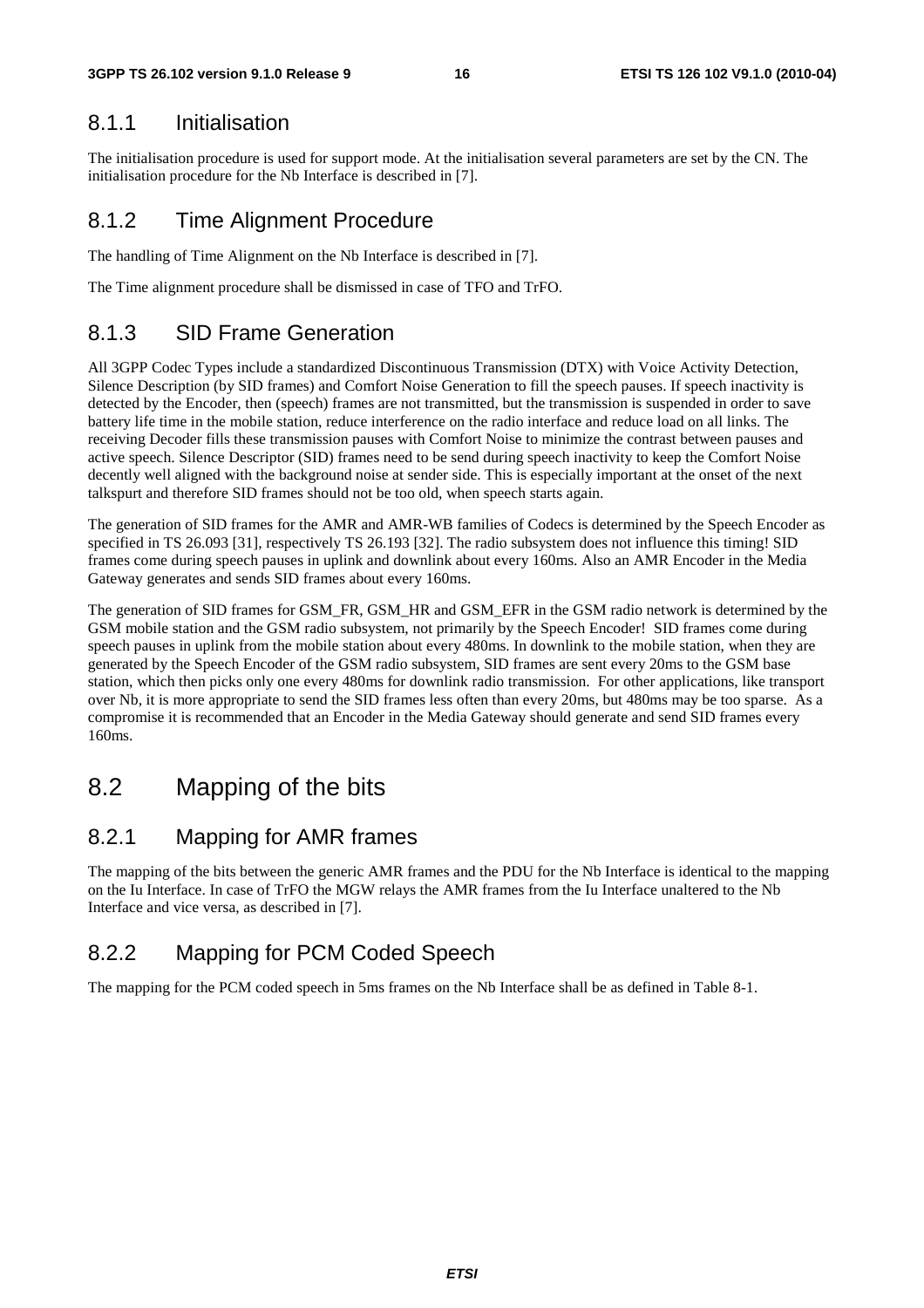| <b>PDU</b> field    | <b>Comment</b>                |
|---------------------|-------------------------------|
| PDU Type            | Type 0 (with Payload CRC)     |
| <b>Frame Number</b> | as defined in [7]             |
| <b>FQC</b>          | set to "good", i.e. value 0   |
| <b>RFCI</b>         | initialise by MGW, see [7],   |
|                     | one value required            |
| <b>Header CRC</b>   | as defined in [7]             |
| Payload CRC         | as defined in [7]             |
|                     |                               |
| Payload Field       | 320 bits of PCM coded speech, |
|                     | in accordance with [8].       |

**Table 8-1: Mapping of PCM Coded Speech in 5 ms frames onto Nb PDU, Type 0** 

The mapping for the PCM coded speech in 20ms frames on the Nb Interface shall be as defined in Table 8-2.

**Table 8-2: Mapping of PCM Coded Speech in 20ms frames onto Nb PDU, Type 0** 

| <b>PDU field</b>    | <b>Comment</b>                  |
|---------------------|---------------------------------|
| PDU Type            | Type 0 (with Payload CRC)       |
| <b>Frame Number</b> | as defined in [7]               |
| <b>FQC</b>          | set to "good", i.e. value 0     |
| <b>RFCI</b>         | initialised by MGW, see [7],    |
|                     | one value required              |
| <b>Header CRC</b>   | as defined in [7]               |
| Payload CRC         | as defined in [7]               |
|                     |                                 |
| Payload Field       | 4x320 bits of PCM coded speech, |
|                     | in accordance with [8].         |

5ms is the default packetization time to be supported for PCM encoded speech over Nb in a BICC based Core Network. 20ms is an additional optional packetization time for PCM encoded speech in a BICC based Core Network over IP Nb bearer that may be negotiated during bearer establishment as specified in [10].

NOTE: the use of 20ms packetization time will result in some call scenarios in higher delays over the speech path compared to the 5ms packetization time. This potentially higher delay should be taken into account in the overall end to end (ear to mouth) delay budget.

#### 8.2.3 Mapping for GSM\_EFR frames

The mapping of the bits between the generic GSM\_EFR frames and the PDUs for the Nb Interface follows the same principles as the mapping of AMR frames. The PDU for the GSM\_EFR speech frame is identical to the PDU for AMR Mode 12.2 kbps.

The PDU for the GSM\_EFR SID frame is similar to the PDU for AMR SID, with 43 instead of 39 bits in the payload field. The contents of GSM\_EFR SID is the Comfort Noise Parameter set (s(i)) as defined in [36]. The Comfort noise parameters are computed as described in [30] by the GSM\_EFR speech encoder and are denoted as  $s(i)$  =  $\{s(1), s(2), \ldots, s(38), s(87), s(88), \ldots, s(91)\}\$ . The notation *s(i)* follows that of [36] (Table 6). The notation  $d(i) = \{d(1), \ldots, d(i)\}\$ d(43)} of the SID frame is local to the present document and is formed as defined by the pseudo code below.

for  $j = 1$  to 38  $d(j) := s(j)$ ; /\* LSP parameters in  $s(1)$  to  $s(38)$  \*/;

for  $i = 39$  to 43

 $d(j) := s(j+48)$ ; /\* fixed codebook gain parameter in  $s(87)$ - $s(91)$  \*/

The payload within the PDU shall be the vector  $d(j)$  constructed above. The first bit in the vector  $d(j)$  shall be supplied first in the payload within the PDU.

NOTE: The Payload field for Nb frames for GSM\_EFR in a BICC-based Circuit Switched Core Network is filled differently to the RTP payload according to RFC3551 [17], used in AoIP and NboIP.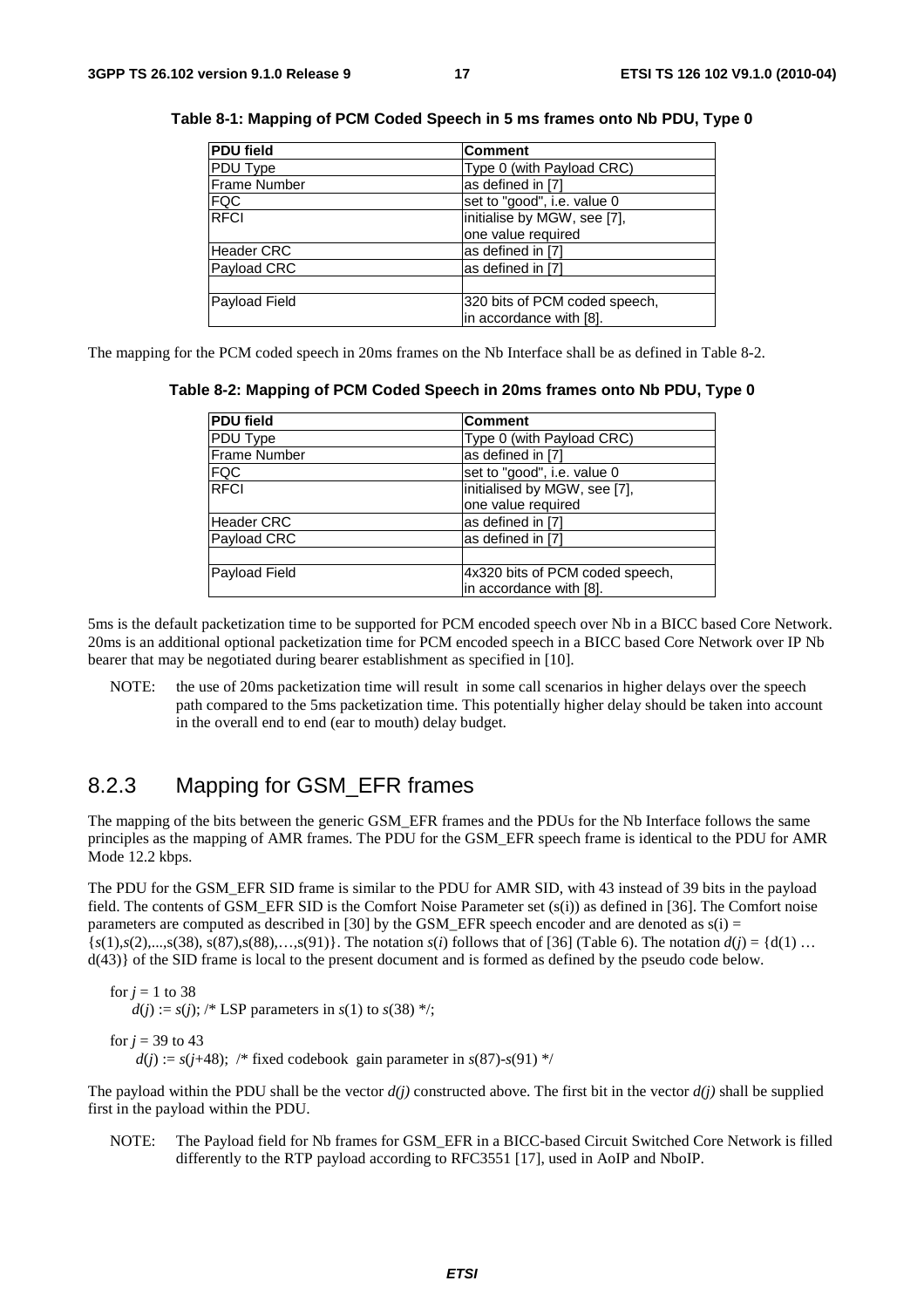### 8.2.4 Mapping for GSM\_FR frames

The mapping of GSM\_FR-coded speech in 20ms frames on the Nb Interface shall be as defined in Table 8.2.4.1.

| <b>PDU field</b>    | <b>Comment</b>                                                   |
|---------------------|------------------------------------------------------------------|
| PDU Type            | Type 0 (with Payload CRC)                                        |
| <b>Frame Number</b> | as defined in [7]                                                |
| <b>FQC</b>          | lsee below                                                       |
| <b>RFCI</b>         | initialise by MGW, see [7], two values required (Speech and SID) |
| <b>Header CRC</b>   | as defined in [7]                                                |
| Payload CRC         | as defined in [7]                                                |
|                     |                                                                  |
| Payload Field       | 264 bits if Nb PDU contains a speech frame, see below.           |
|                     | 42 bits if Nb PDU contains a SID frame, see below.               |

**Table 8.2.4.1: Mapping of GSM\_FR-coded speech in 20ms frames onto Nb PDU, Type 0** 

#### **Payload field with speech frame:**

The 260 bits of GSM\_FR-coded speech (b1…b260) are defined in TS 46.010, chapter 1.7. They and a "signature" are copied into the 33 octets of the Payload field as follows. The four most significant bits (bit 8….5) of the first octet (octet 1) of the Nb Payload field are set to a "signature" of  $0b1101 = 0xD$ . Then the four most significant bits (b6...b3) of the first GSM\_FR parameter (LAR 1) are copied into the next bits (bit 4...1) of the first octet. The two least significant bits of the first GSM\_FR parameter (LAR 1) are copied into the next octet (octet 2) into the 2 MSBs (bit 8…7), and so on. Each GSM\_FR parameter is copied bit by bit with its most significant bit first. The least significant bit of the last GSM FR parameter (b258 of RPE-pulse no.13) is placed in the LSB (bit 1) of octet 33.

#### **Payload field with SID frame:**

The GSM\_FR SID frames are defined in chapter 5.2 of [28] and in chapter 1.7 of [23] and are denoted as  $b(i) = \{b(1), b(2), \ldots, b(36), b(48), b(49), \ldots, b(53)\}\$ . Each GSM\_FR SID parameter is copied bit by bit with its most significant bit first. The notation  $d(i) = \{d(1) \dots d(42)\}\$  of the SID frame is local to the present document and is formed by the pseudo code below.

for  $j = 1$  to 36  $d(j) := b(j)$ ; /\* averaged log area coefficients in  $b(1)$  to  $b(36)$  \*/;

for  $j = 37$  to 42

 $d(i) := b(i+1)$ ; /\* averaged block amplitude values in  $b(48)$ - $b(53)$  \*/

The payload within the PDU shall be the vector  $d(i)$  constructed above. The first bit in the vector  $d(i)$  shall be supplied first in the payload within the PDU.

NOTE: The Payload field for Nb frames for GSM\_FR containing SID frame in a BICC-based Circuit Switched Core Network is filled differently to the Payload field in RTP Packets according to RFC3551 [17], used in AoIP and NboIP.

#### **FQC:**

The FQC (see Nb UP [7]) is set by the MGW depending on the call case:

- 1. FQC is set to "good", i.e. value 0, if the GSM\_FR-compression and coding is performed within the MGW
- 2. FQC is set to "good", i.e. value 0, if GSM\_FR-coded speech is received without frame quality indication
- 3. FQC is derived from the input frame, if FQC or a similar frame quality indication is specified there. In case of GSM\_FR-coded speech received via TFO frames (see TS 28.062 [5]) the FQC is derived from the "Bad Frame Indication" (BFI) of these TFO frames. Speech frames and SID frames marked with BFI set to "good" shall be sent with FQC set to "good", i.e. value 0. Speech frames and SID frames marked with BFI set to "bad" shall not be sent in order to save bandwidth on Nb.

### 8.2.5 Mapping for GSM\_HR frames

The mapping of GSM\_HR-coded speech in 20ms frames on the Nb Interface shall be as defined in Table 8.2.5.1.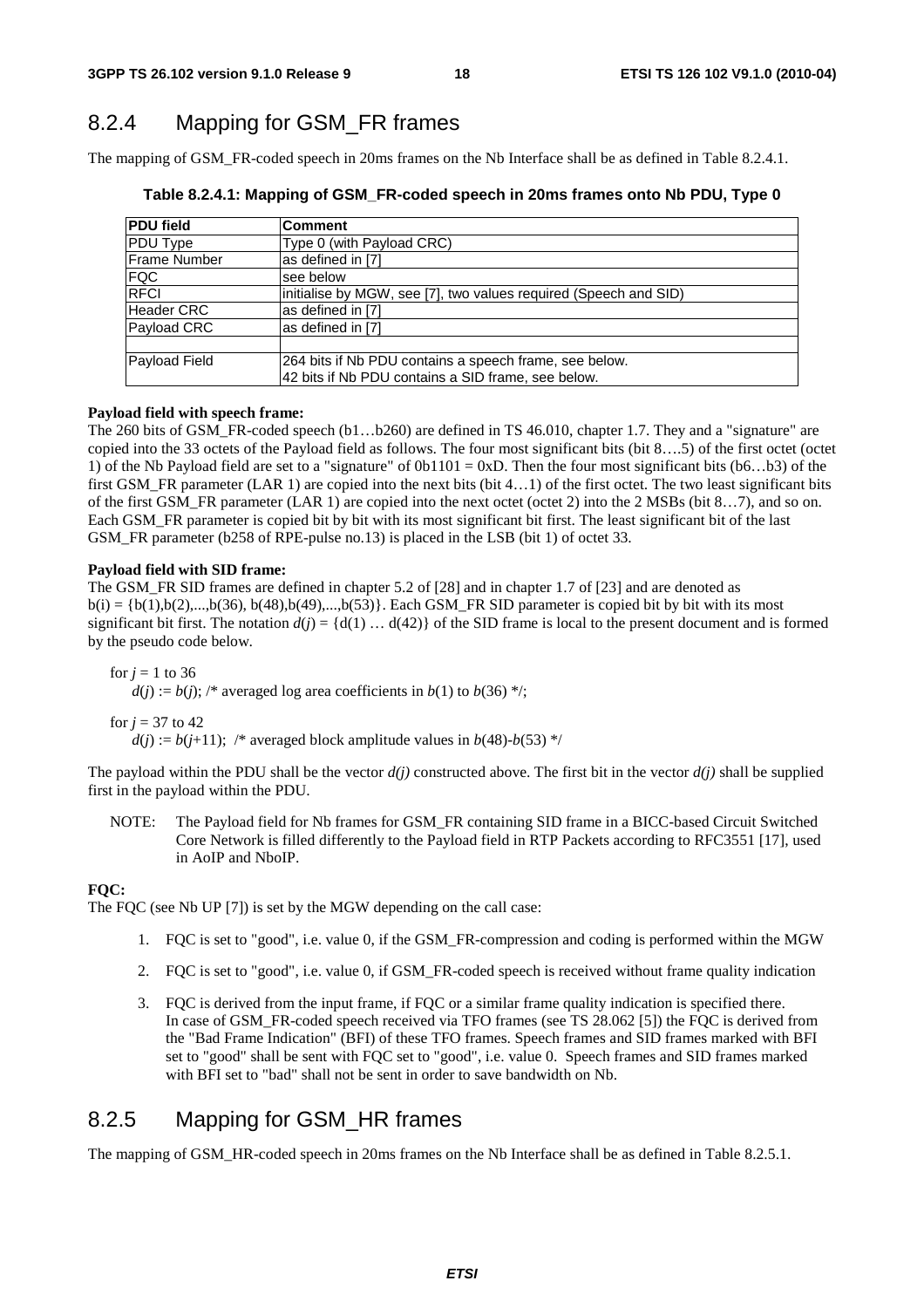| <b>PDU</b> field  | <b>Comment</b>                                                   |
|-------------------|------------------------------------------------------------------|
| <b>PDU Type</b>   | Type 0 (with Payload CRC)                                        |
| Frame Number      | as defined in [7]                                                |
| <b>FQC</b>        | lsee below                                                       |
| <b>RFCI</b>       | initialise by MGW, see [7], two values required (Speech and SID) |
| <b>Header CRC</b> | as defined in [7]                                                |
| Payload CRC       | as defined in [7]                                                |
|                   |                                                                  |
| Payload Field     | 112 bits if Nb PDU contains a Speech frame, see below.           |
|                   | 33 bits if Nb PDU contains a SID frame, see below.               |

**Table 8.2.5.1: Mapping of GSM\_HR-coded speech in 20ms frames onto Nb PDU, Type 0** 

#### **Payload field with speech frame:**

The 112 bits of GSM\_HR-coded speech (b1…b112) are defined in TS 46.020, Annex B, in the order of occurrence. The first bit (b1) of the first parameter is placed in bit 8 (the MSB) of the first octet (octet 1) of the Nb Payload field; the second bit is placed in bit 7 of the first octet and so on. The last bit (b112) is placed in the LSB (bit 1) of octet 14.

NOTE 1: The Payload field for Nb frames for GSM\_HR with speech frame in a BICC-based Circuit Switched Core Network is identical to the 'speech data section' of the RTP payload. It is done according to [22], used in AoIP and NboIP.

#### **Payload field with SID frame:**

The GSM\_HR SID frames are defined in [24] and [29] and are denoted as  $b(i) = \{b(1), b(2),...,b(33)\}\$ . The notation  $d(i)$  $= \{d(1) \dots d(33)\}\$  of the SID frame is local to the present document and is formed by the pseudo code as follows.

for  $j = 1$  to 5  $d(j) := b(j)$ ; /\* R0 parameter in  $b(1)$  to  $b(5)$  \*/;

for  $j = 6$  to 16  $d(i) := b(i)$ ; /\* LPC1 parameter in  $b(6)-b(16)$  \*/

for  $i = 17$  to 25  $d(i) := b(i)$ ; /\* LPC2 parameter in  $b(17)$ - $b(25)$  \*/

for  $i = 26$  to 33  $d(j) := b(j)$ ; /\* LPC3 parameter in  $b(26) - b(33)$  \*/

The payload within the PDU shall be the vector  $d(i)$  constructed above. The first bit in the vector  $d(i)$  shall be supplied first in the payload within the PDU.

NOTE 2: The Payload field for Nb frames for GSM\_HR with SID frame in a BICC-based Circuit Switched Core Network is not filled in the same way as the 'speech data section' of the RTP payload used in AoIP and NboIP. For both AoIP and NboIP packing is according to [22].

#### **FQC:**

The FQC (see Nb UP [7]) is set by the MGW depending on the call case:

- 1. FQC is set to "good", i.e. value 0, if the GSM\_HR-compression and coding is performed within the MGW.
- 2. FQC is set to "good", i.e. value 0, if GSM\_HR-coded speech is received without frame quality indication.
- 3. FQC is derived from the input frame, if FQC or a similar frame quality indication is specified there. In case of GSM\_HR-coded speech received via TFO frames (see TS 28.062 [5]) the FQC is derived from the "Extended control bits" (XC1 to XC5) for 8kbps submultiplexing (specified in TS 48.061, chapter 5.2.4.1.1 and partly reprinted here for ease of reading) as defined in table 8.2.5.2.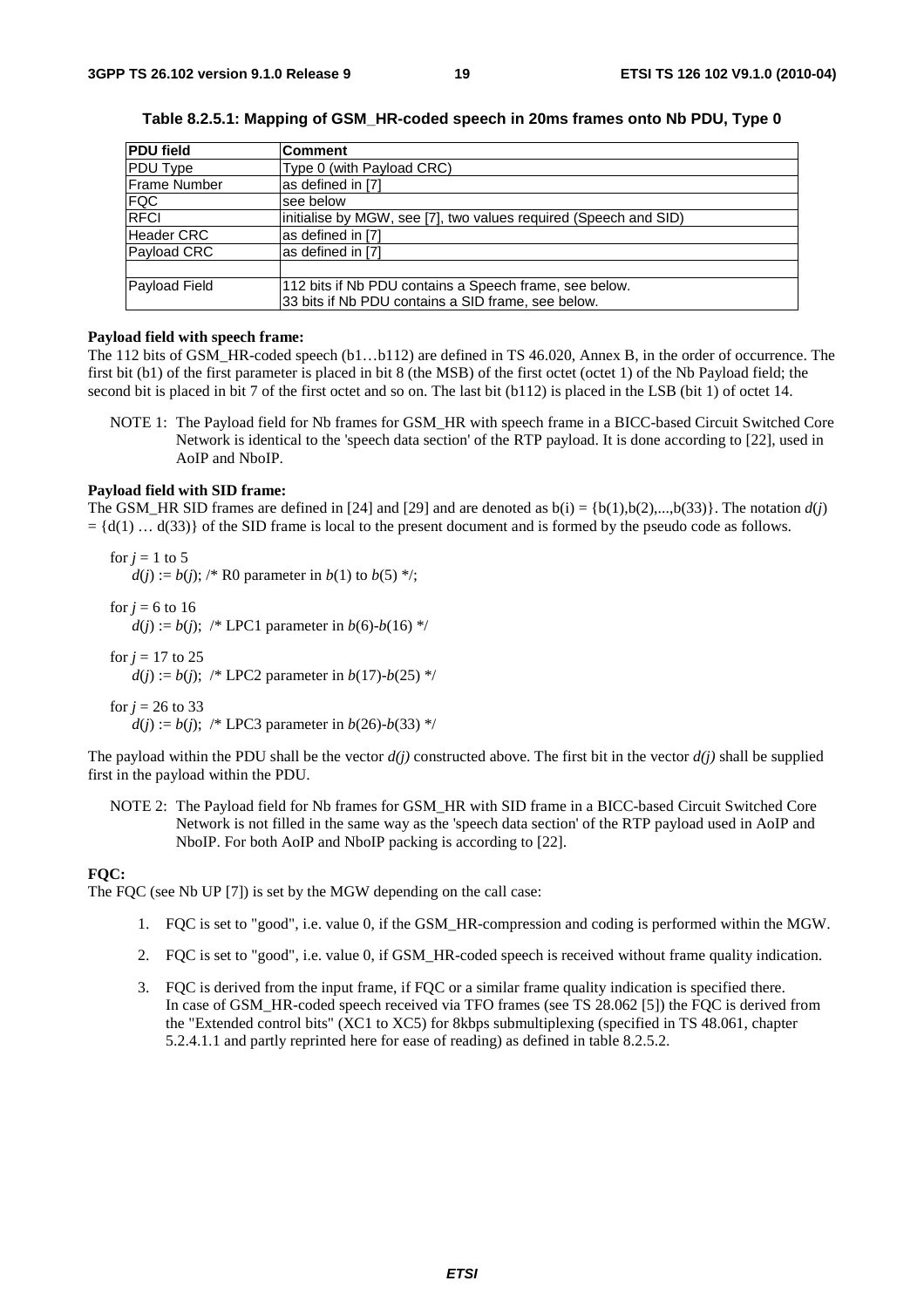| <b>FQC</b> | XC <sub>1</sub> | $XC2$ $XC3$    |                | XC4            | XC5            | Meaning (in Abis frames with 8kbps submultiplexing)                      |  |
|------------|-----------------|----------------|----------------|----------------|----------------|--------------------------------------------------------------------------|--|
| good       | 0               | $\overline{0}$ | l0             | $\Omega$       | $\Omega$       | Good speech frame with $UFI = 0$                                         |  |
|            |                 |                |                |                |                | (BFI=0, SID=0, TAF=1)                                                    |  |
|            |                 |                |                |                |                | (BFI=0, SID=0, TAF=0)                                                    |  |
| $bad^*$    | $\Omega$        | $\Omega$       | $\Omega$       | $\overline{0}$ | 1              | Unreliable speech frame (if speech decoder is in speech decoding mode)   |  |
|            |                 |                |                |                |                | or unusable frame (if speech decoder is in comfort noise insertion mode) |  |
|            |                 |                |                |                |                | with $UFI = 1$                                                           |  |
|            |                 |                |                |                |                | $(BFI=0, SID=0, TAF=1)$                                                  |  |
|            |                 |                |                |                |                | $(BFI=0, SID=0, TAF=0)$                                                  |  |
| good       | $\overline{0}$  | 0              | $\overline{0}$ | 1              | 0              | Valid SID frame with $UFI = 0$                                           |  |
|            |                 |                |                |                |                | $(BFI=0, SID=2, TAF=1)$                                                  |  |
|            |                 |                |                |                |                | (BFI=0, SID=2, TAF=0)                                                    |  |
| bad        | $\Omega$        | $\mathbf{0}$   | $\overline{0}$ | 1              | 1              | Invalid SID frame with $UFI = 1$                                         |  |
|            |                 |                |                |                |                | (BFI=0, SID=2, TAF=1)                                                    |  |
|            |                 |                |                |                |                | (BFI=0, SID=2, TAF=0)                                                    |  |
| bad        | 0               | 1              | $\Omega$       | 0              | $\overline{0}$ | Invalid SID frame at TAF=0 with $UFI = 0$                                |  |
|            |                 |                |                |                |                | (BFI=0, SID=1, TAF=0)                                                    |  |
|            |                 |                |                |                |                | (BFI=1, SID=1, TAF=0)                                                    |  |
|            |                 |                |                |                |                | (BFI=1, SID=2, TAF=0)                                                    |  |
| bad        | $\Omega$        | $\mathbf{1}$   | l0             | <sup>0</sup>   | 1              | Invalid SID frame at TAF=0 with $UFI = 1$                                |  |
|            |                 |                |                |                |                | $(BFI=0, SID=1, TAF=0)$                                                  |  |
|            |                 |                |                |                |                | (BFI=1, SID=1, TAF=0)                                                    |  |
|            |                 |                |                |                |                | (BFI=1, SID=2, TAF=0)                                                    |  |
| bad        | $\Omega$        | 1              | $\Omega$       | 1              | $\Omega$       | Invalid SID frame at TAF=1 with $UFI = 0$                                |  |
|            |                 |                |                |                |                | (BFI=0, SID=1, TAF=1)                                                    |  |
|            |                 |                |                |                |                | (BFI=1, SID=1, TAF=1)                                                    |  |
|            |                 |                |                |                |                | (BFI=1, SID=2, TAF=1)                                                    |  |
| bad        | $\Omega$        | $\mathbf 1$    | $\overline{0}$ | 1              | 1              | Invalid SID frame at TAF=1 with $UFI = 1$                                |  |
|            |                 |                |                |                |                | (BFI=0, SID=1, TAF=1)                                                    |  |
|            |                 |                |                |                |                | (BFI=1, SID=1, TAF=1)                                                    |  |
|            |                 |                |                |                |                | (BFI=1, SID=2, TAF=1)                                                    |  |
| bad*       | $\Omega$        | 1              | 1              | 0              | $\overline{0}$ | Bad speech frame or unusable frame at TAF = 0 with $UFI = 0$             |  |
|            |                 |                |                |                |                | (BFI=1, SID=0, TAF=0)                                                    |  |
| bad*       | $\overline{0}$  | 1              | 1              | $\overline{0}$ | 1              | Bad speech frame or unusable frame at $TAF = 0$ with $UFI = 1$           |  |
|            |                 |                |                |                |                | (BFI=1, SID=0, TAF=0)                                                    |  |
| bad*       | $\overline{0}$  | 1              | 1              | 1              | O              | Bad speech frame or unusable frame at TAF = 1 with $UFI = 0$             |  |
|            |                 |                |                |                |                | (BFI=1, SID=0, TAF=1)                                                    |  |
| bad*       | $\overline{0}$  | 1              | 1              | 1              | 1              | Bad speech frame or unusable frame at TAF = 1 with $UFI = 1$             |  |
|            |                 |                |                |                |                | (BFI=1, SID=0, TAF=1)                                                    |  |

**Table 8.2.5.2: The FQC for GSM\_HR-coded Nb frames derived from TFO frames** 

Speech frames and SID frames marked in Table 8.2.5.2 with FQC set to "good", i.e. value 0, shall be sent. Frames marked in Table 8.2.5.2 with FQC set to "bad\*" or "bad" shall not be sent in order to save bandwidth on Nb.

NOTE 3**:** the abbreviations "UFI" (unreliable frame indication), "BFI" (bad frame indication), "SID" (Silence Descriptor) and "TAF" (Time Alignment Flag) are defined in 3GPP TS 46.041 [25].

### 8.3 Frame handlers

Nb PDU Frame handling functions are described in [7].

# 9 Nb Interface User Plane (CN) of a SIP-I -based Circuit Switched Core Network

### 9.1 Overview

The SIP-I -based Circuit Switched Core Network is specified in 3GPP TS 23.231 [12]. The User Plane in this Core Network is further specified in 3GPP TS 29.414 [10]. RTP is specified in IETF RFC 3550 [16].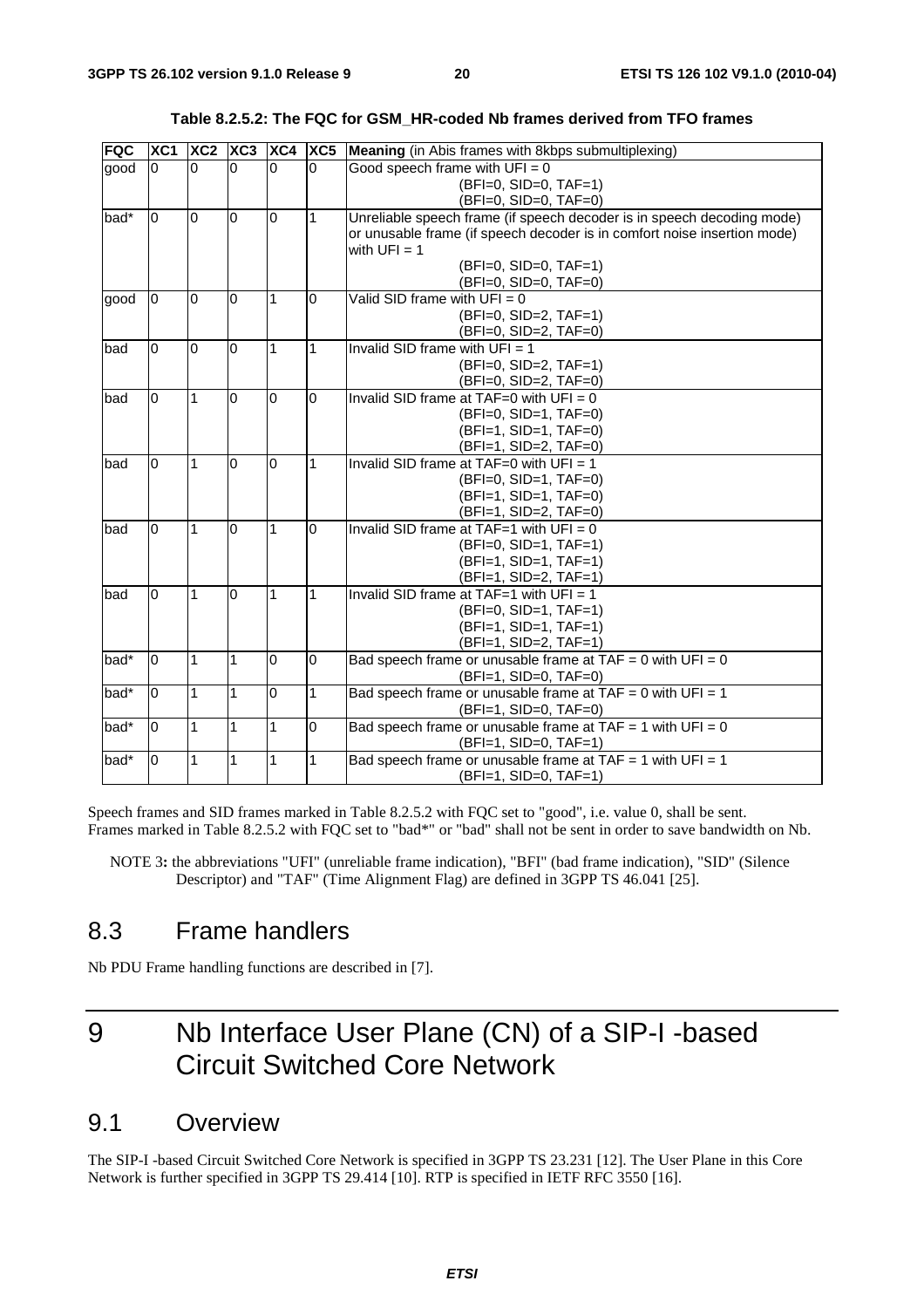RTP is used in a SIP-I -based Circuit Switched Core Network as framing protocol at the Nb-Interface (without Nbframing protocol). The rules for the usage of RTP and RTCP in 3GPP TS 29.414 [10] are applicable in combination with further Codec-specific rules provided in the present specification.

Table 9.1.1 lists the applicable 3GPP Codec Types for a SIP-I -based Circuit Switched Core Network. Codecs for data transport are described in 3GPP TS 29.007 [13].

| <b>Payload Type Name</b> | <b>References</b>         | <b>Remarks</b>                      | <b>Support</b>            |
|--------------------------|---------------------------|-------------------------------------|---------------------------|
| audio/AMR                | <b>IETF RFC 4867 [21]</b> | Applicable for FR_AMR,              | Mandatory.                |
|                          |                           | HR AMR, OHR AMR,                    | Not all AMR               |
|                          |                           | UMTS_AMR and UMTS_AMR2              | Configurations are        |
|                          |                           |                                     | mandatory. Some           |
|                          |                           |                                     | Configurations are        |
|                          |                           |                                     | preferred, see below.     |
| audio/AMR-WB             | <b>IETF RFC 4867 [21]</b> | Applicable for FR_AMR-WB,           | Optional.                 |
|                          |                           | OHR AMR-WB, OFR AMR-                | AMR-WB is mandatory, if   |
|                          |                           | WB, UMTS_AMR-WB                     | WB speech is supported.   |
|                          |                           |                                     | Not all WB Configurations |
|                          |                           |                                     | are mandatory, see below  |
| audio/GSM EFR            | <b>IETF RFC 3551 [17]</b> | Useful if an A-interface over IP is | Optional                  |
|                          |                           | attached or TFO is used.            |                           |
| audio/GSM FR             | <b>IETF RFC 3551 [17]</b> | Useful if an A-interface over IP is | Optional                  |
|                          |                           | attached or TFO is used.            |                           |
| audio/GSM HR             | $[22]$                    | Useful if an A-interface over IP is | Optional                  |
|                          |                           | attached or TFO is used.            |                           |
|                          |                           |                                     |                           |
| audio/PCMA               | <b>IETF RFC 3551 [17]</b> | ITU-T G.711 Alaw                    | Mandatory                 |
| audio/PCMU               | <b>IETF RFC 3551 [17]</b> | ITU-T G.711 ulaw                    | Mandatory                 |
| audio/telephone-event    | <b>IETF RFC 4733 [20]</b> | Used to transport DTMF              | Mandatory                 |

**Table 9.1.1 Supported Codec Types in a SIP-I -based Circuit Switched Core Network** 

The RTP "Payload Type" number for the Nb-Interface is either static (for PCMA, PCMU and GSM\_FR) or determined by the MSC-S (dynamic Payload Type).

### 9.1.1 Time Alignment Procedure

Time Alignment (and AMR Phase Alignment) is not specified in a SIP-I -based Circuit Switched Core Network.

### 9.1.2 SID Frame Generation

All 3GPP Codec Types include standardized Discontinuous Transmission (DTX) with Voice Activity Detection, Silence Description (by SID frames) and Comfort Noise Generation to fill the speech pauses. If speech inactivity is detected by the Encoder, then (speech) frames are not transmitted, but the transmission is suspended in order to save battery life time in the mobile station, reduce interference on the radio interface and reduce load on all links. The receiving Decoder fills these transmission pauses with Comfort Noise to minimize the contrast between pauses and active speech. Silence Descriptor frames need to be send during speech inactivity to keep the Comfort Noise decently well aligned with the background noise at sender side. This is especially important at the onset of the next talkspurt and therefore SID frames should not be too old, when speech starts again.

The generation of SID frames for the AMR and AMR-WB families of Codecs is determined by the Speech Encoder as specified in TS 26.093 [31], respectively TS 26.193 [32]. The radio subsystem does not influence this timing! SID frames come during speech pauses in uplink and downlink about every 160ms. Also an AMR Encoder in the Media Gateway generates and sends SID frames about every 160ms.

The generation of SID frames for GSM\_FR, GSM\_HR and GSM\_EFR in the GSM radio network is determined by the GSM mobile station and the GSM radio subsystem, not primarily by the Speech Encoder! SID frames come during speech pauses in uplink from the mobile station about every 480ms. In downlink to the mobile station, when they are generated by the Speech Encoder of the GSM radio subsystem, SID frames are sent every 20ms to the GSM base station, which then picks only one every 480ms for downlink radio transmission. For other applications, like transport over Nb, it is more appropriate to send the SID frames less often than every 20ms, but 480ms may be too sparse. As a compromise it is recommended that an Encoder in the Media Gateway should generate and send SID frames every 160ms.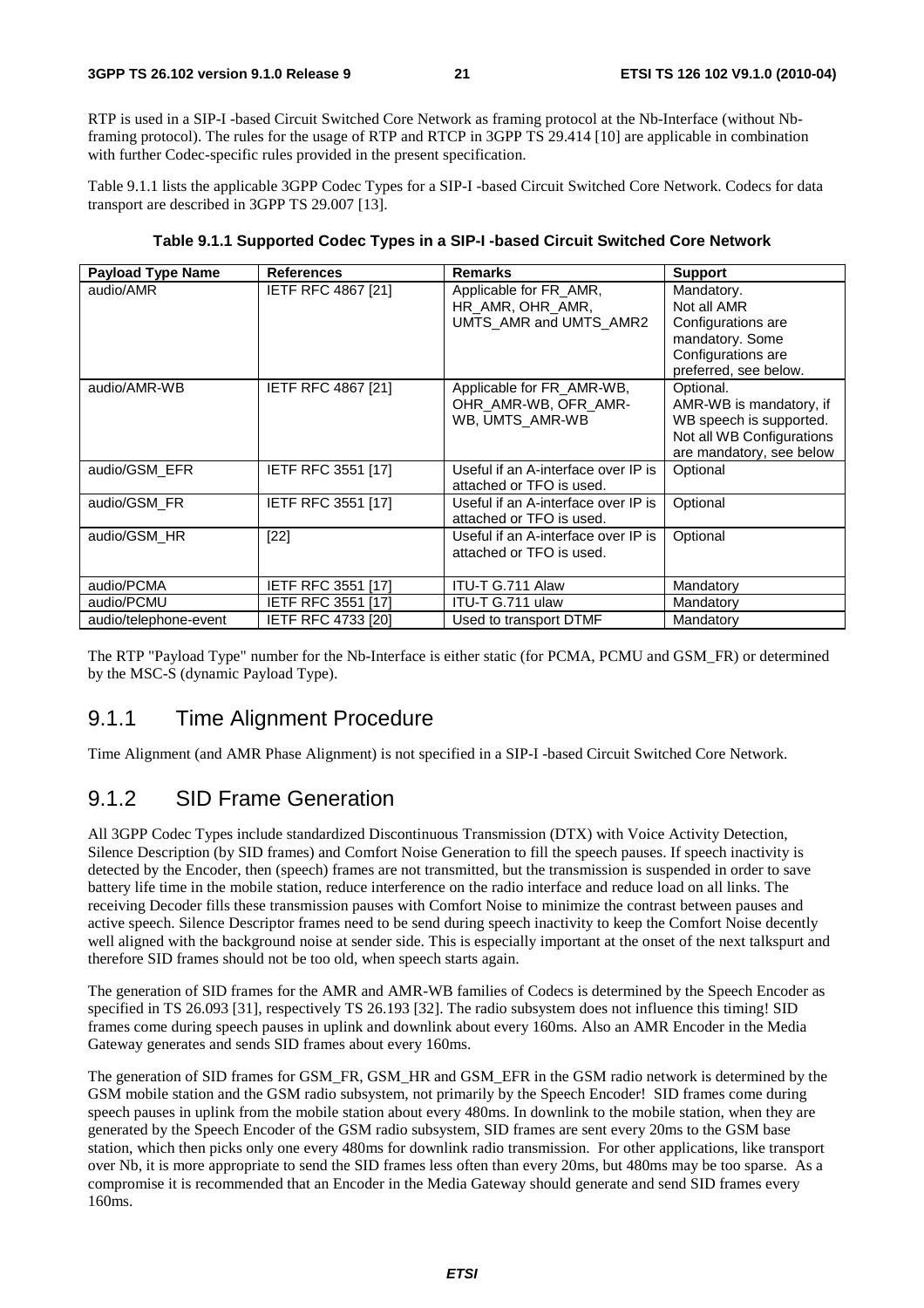#### 9.1.3 Initial Codec Mode

NOTE: At the Nb-Interface in a SIP-I -based Core Network, direct RTP packetization without Nb-framing is applied. Therefore the use of PDU Type 0 for the speech payload and PDU Type 14 [7] for AMR Rate Control is here not applicable. Also the principle of "Nb\_Init" is not applicable for a SIP-I -based Core Network.

The Initial Codec Mode for AMR and AMR-WB shall be derived by pre-defined rules from the AMR Configuration (Active Codec Set), see TS 45.009 [35], chapter 3.4.3 "Initial Codec Mode Selection at Call Setup and Handover".

Start of extract from TS 45.009 [35] for information and ease of reading:

"If the Initial Codec Mode is not signalled, then the default Initial Codec Mode is given by the following implicit rule. If the Active Codec Set contains:

- 1 mode, then this shall be the Initial Codec Mode;
- 2 or 3 modes, then the Initial Codec Mode shall be the most robust mode of the set (with lowest bit rate);
- 4 modes, then the Initial Codec Mode shall be the second most robust mode of the set (with second lowest bit rate."

End of extract from TS 45.009 [35].

In case of FR\_AMR (Set 1), i.e. Config-NB-Code 1, see below, this is the AMR Mode with 5.90kbps.

### 9.2 AMR

AMR (FR\_AMR, HR\_AMR, OHR\_AMR, UMTS\_AMR and UMTS\_AMR2) shall be packed according to IETF RFC 4867 [21].

The AMR Codec Types can be used in conversational speech telephony services in a number of different Codec Configurations. The set of preferred AMR Codec Configurations is defined in TS 28.062 [5], Table 7.11.3.1.3-2. One of these preferred Configurations, **Config-NB-Code 1**, is recommended for TFO-TrFO harmonisation between GSM and UMTS networks. This Configuration shall be supported in a SIP-I based circuit switched core network to ensure interoperability with an AoIP-based BSS. However, it is recommended that nodes in the core network support all AMR modes for maximum interoperability.

The bandwidth efficient mode of RFC 4867 shall be used. CRC and robust sorting shall not be applied.

To avoid delay, a single frame (Speech or SID\_FIRST or SID\_UPDATE or ONSET) shall be included in one RTP packet, Interleaving (redundancy) shall not be used, and a packetization time of 20ms shall be applied. No\_Data frames should not be sent, except when needed for urgent Rate Control.

Nodes in the core network (e.g. MGWs) transcoding between AMR and some other Codec shall observe the following rules:

- An AMR Encoder (sender) in the core network shall obey an AMR Codec Mode change period of 40ms, i.e. Codec Mode changes by the AMR Encoder (sender) in this core network node are only permissible at every second frame. This ensures maximum interoperability with any AMR receiver.
- An AMR Decoder (receiver) shall, however, be able to accept Codec Mode changes at any time. Variations of the Codec Mode period in receive direction may happen due to handover or other events during a conversation. The UMTS\_AMR Codec Type (only allowed in R99 UTRAN-only terminals) may change its Codec Mode any time. Other application of the AMR Codec Types (e.g. MTSI) may perform Codec Mode changes any time. This ensures maximum interoperability with any AMR sender.
- An AMR Encoder shall only change the Codec Mode to a neighbouring mode of the defined AMR Configuration (one step up or one step down), regardless which Rate Control command it receives. If necessary the AMR Encoder shall apply several Codec Mode changes in a row, if the received Rate Control command requests a change of more than one step. This ensures maximum interoperability with any AMR receiver, especially within GSM terminals.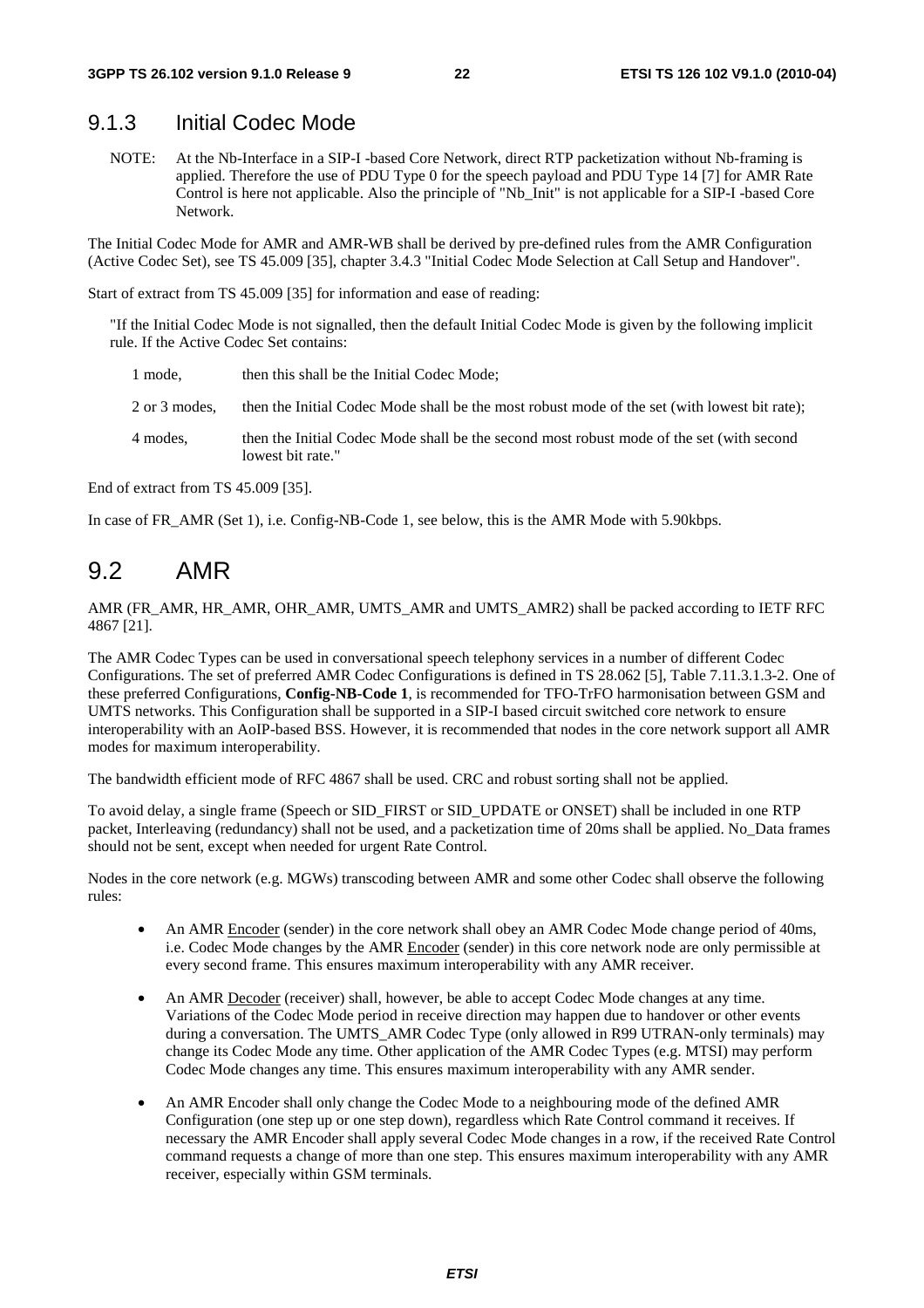- An AMR Decoder (receiver) shall, however, be able to accept Codec Mode changes in any step size. Variations of the Codec Mode in receive direction may happen due to handover or other events during a conversation. Other application of the AMR Codec Types (e.g. MTSI) may perform any Codec Mode changes. This ensures maximum interoperability with any AMR sender.
- DTX (SCR) shall be supported in send and receive direction.

AMR Rate Control shall use the CMR bits inside the RTP payload, both, in send and receive direction. RTCP shall not be used for AMR Rate Control in a CS core network.

Rate Control Commands coming from an Nb-Interface of a BICC-based Core Network, or an Iu-Interface, or an IMS-Interface, or an general VoIP-Interface, shall be converted to CMR and shall be send continuously inside RTP packets together with the next Speech or SID\_FIRST or SID\_UPDATE or ONSET frame.

NOTE: In a SIP-I -based Circuit Switched Core Network no Nb-framing is applied and so also no "PDU Type 14" [7] exists for Rate Control Commands.

It is allowed to send an artificially inserted No\_Data frame to transport an urgent CMR in RTP. Please note that a GSM radio subsystem connected via AoIP can not send No\_Data frames across the radio interface and will typically ignore such No\_Data frames. The use of No\_Data frames for CMR is especially helpful inside the Core Network at call setup to control the downlink mode for the Encoder inside the terminating MGW for the compression of the ringback tone or an announcement, when the originating MGW still blocks the speech path in forward direction to prevent fraud.

### 9.3 AMR-WB

AMR-WB (FR\_AMR-WB, OHR\_AMR-WB, OFR\_AMR-WB, UMTS\_AMR-WB) shall be packed according to IETF RFC 4867 [21].

The AMR-WB Codec Types can be used in conversational speech telephony services in a number of different Codec Configurations. The set of AMR-WB Codec Configurations is defined in TS 26.103 [14], Table 5.7-1. One of these Configurations, **Config-WB-Code** 0, shall be supported by all nodes supporting the AMR-WB codec in a SIP-I based circuit switched core network to ensure interoperability. However, it is recommended that nodes in the core network support all AMR-WB modes for maximum interoperability.

The bandwidth efficient mode of RFC 4867 [21] shall be used. CRC and robust sorting shall not be applied.

To avoid delay, a single frame (Speech or SID\_FIRST or SID\_UPDATE or ONSET) shall be included in one RTP packet, Interleaving (redundancy) shall not be used, and a packetization time of 20ms shall be applied. No\_Data frames should not be sent, except when needed for urgent Rate Control.

Nodes in the core network (e.g. MGWs) transcoding between AMR-WB and some other Codec shall observe the following rules:

- An AMR-WB Encoder (sender) in the core network shall obey an AMR-WB Codec Mode change period of 40ms, i.e. Codec Mode changes by the AMR-WB Encoder (sender) in this core network node are only permissible at every second frame. This ensures maximum interoperability with any AMR-WB receiver.
- An AMR-WB Decoder (receiver) shall, however, be able to accept Codec Mode changes at any time. Variations of the Codec Mode period in receive direction may happen due to handover or other events during a conversation. Other application of the AMR-WB Codec Types (e.g. MTSI) may perform Codec Mode changes any time. This ensures maximum interoperability with any AMR-WB sender.
- An AMR-WB Encoder shall only change the Codec Mode to a neighbouring mode of the defined AMR-WB Configuration (one step up or one step down), regardless which Rate Control command it receives. If necessary the AMR-WB Encoder shall apply several Codec Mode changes in a row, if the received Rate Control command requests a change of more than one step. This ensures maximum interoperability with any AMR-WB receiver, especially within GSM terminals.
- An AMR-WB Decoder (receiver) shall, however, be able to accept Codec Mode changes in any step size. Variations of the Codec Mode in receive direction may happen due to handover or other events during a conversation. Other application of the AMR-WB Codec Types (e.g. MTSI) may perform any Codec Mode changes. This ensures maximum interoperability with any AMR-WB sender.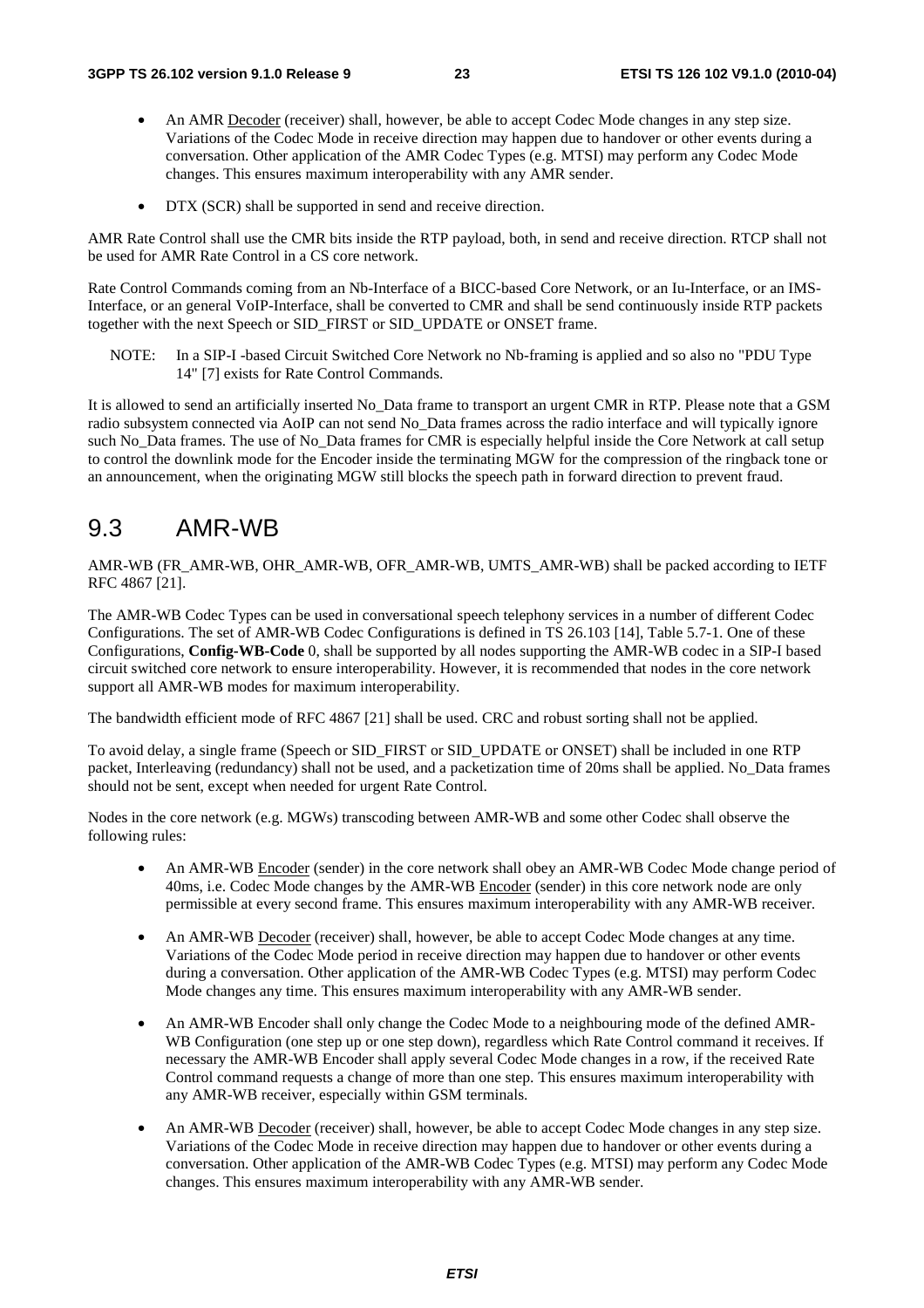• DTX (SCR) shall be supported in send and receive direction.

AMR-WB Rate Control shall use the CMR bits inside the RTP payload, both, in send and receive direction. RTCP shall not be used for AMR-WB Rate Control in a CS core network.

Rate Control Commands coming from an Nb-Interface of a BICC-based Core Network, or an Iu-Interface, or an IMS-Interface, or an general VoIP-Interface, shall be converted to CMR and shall be send continuously inside RTP packets together with the next Speech or SID\_FIRST or SID\_UPDATE or ONSET frame.

NOTE: In a SIP-I -based Circuit Switched Core Network no Nb-framing is applied and so also no "PDU Type 14" [7] exists for Rate Control Commands.

It is allowed to send an artificially inserted No\_Data frame to transport an urgent CMR in RTP. Please note that a GSM radio subsystem connected via AoIP can not send No Data frames across the radio interface and will typically ignore such No\_Data frames. The use of No\_Data frames for CMR is especially helpful on the AoIP-Interface in uplink and inside the Core Network at call setup to control the downlink mode for the Encoder inside the terminating MGW for the compression of the ringback tone or an announcement, when the originating MGW still blocks the speech path in forward direction to prevent fraud.

### 9.4 GSM\_EFR

GSM\_EFR shall be packed according to IETF RFC 3551 [17].

The coding of SID frames is based on the coding of Speech frames by setting the 95 bits of the so called "SID-Codeword" all to "1", see TS 46.062 [30].

To avoid delay, a single frame (Speech or SID) shall be included in one RTP packet, Interleaving (redundancy) shall not be used, and a packetization time of 20 ms shall be applied. No\_Data frames shall not be sent.

DTX shall be supported in send and receive direction.

GSM\_EFR frames received from some interface (e.g. a GSM radio interface via TFO) with a bad frame indication set to "bad" shall not be forwarded on the Nb-Interface in a SIP-I -based Circuit Switched Core Network, but silently discarded.

NOTE: RFC 3551 [17] does not support the concept of Bad Frame Indication.

### 9.5 GSM\_FR

GSM FR shall be packed according to IETF RFC 3551 [17].

The coding of SID frames is based on the coding of Speech frames by setting the 95 bits of the so called "SID-Codeword" all to "0", see TS 46.012 [28].

To avoid delay, a single frame (Speech or SID) shall be included in one RTP packet, Interleaving (redundancy) shall not be used, and a packetization time of 20ms shall be applied. No\_Date frames shall not be sent.

DTX shall be supported in send and receive direction.

GSM\_FR frames received from some interface (e.g. a GSM radio interface via TFO) with a bad frame indication set to "bad" shall not be forwarded on the Nb-Interface in a SIP-I based Circuit Switched Core Network, but silently discarded.

NOTE: RFC 3551 [17] does not support the concept of Bad Frame Indication.

### 9.6 GSM\_HR

GSM HR shall be packed according to [22].

The options specified in [22] are not applied inside the Circuit Switched Core Network, but set to pre-defined values as follows: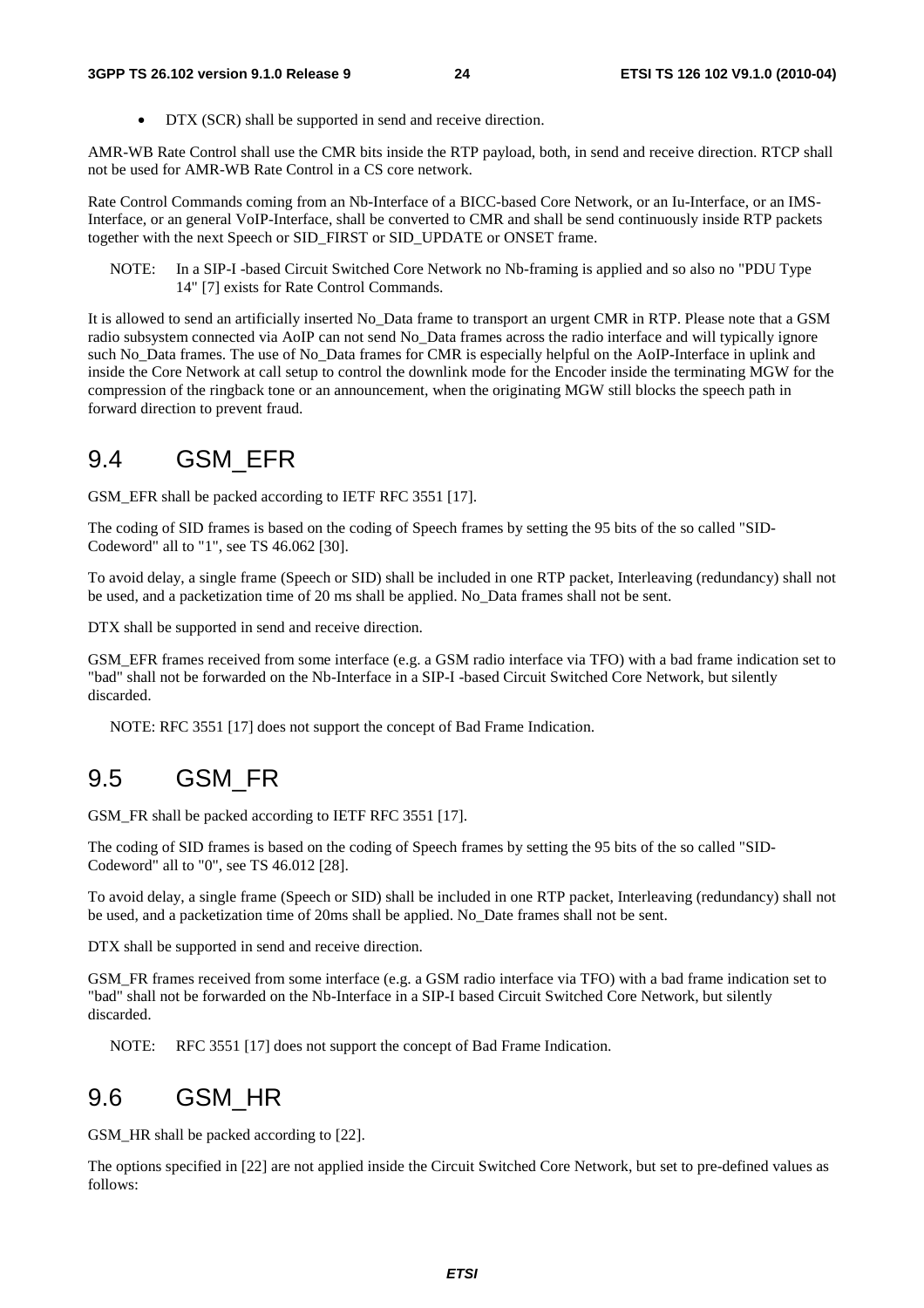#### **3GPP TS 26.102 version 9.1.0 Release 9 25 ETSI TS 126 102 V9.1.0 (2010-04)**

A single frame (Speech or SID) shall be included in one RTP packet, FEC and Interleaving (redundancy) shall not be used, Encryption shall not be used, a packetization time of 20ms shall be applied. No\_Data frames shall not be sent.

DTX shall be supported in send and receive direction.

GSM HR frames received from some interface (e.g. a GSM radio interface via TFO) with a bad frame indication set to "bad" shall not be forwarded on the Nb-Interface in a SIP-I -based Circuit Switched Core Network, but silently discarded.

NOTE: [22] does not support the concept of Bad Frame Indication.

### 9.7 PCM

PCMU and PCMA shall be packed according to IETF RFC 3551 [17].

The PCM packetization time for a SIP-I -based Core Network is negotiated via SDP. The mandatory, default value is 20ms; 5ms is one other, optional value; no other packetization time shall be used. To avoid delay, a single frame of length equal to the packetization time shall be included in one RTP packet, Interleaving (redundancy) shall not be used.

The usage of DTX for PCM-coded speech is not recommended for NboIP.

### 9.8 Telephone-Event

Telephony-Event (DTMF) shall be encoded according to IETF RFC 4733 [20].

The audio/telephone-event payload type in IETF RFC 4733 [20] with default events and default rate shall be used to encode DTMF, if compressed speech is used in a SIP-I -based Core Network. Only in case of PCM-coded speech on NboIP the Telephone-Event is optional, i.e. also inband DTMF tones may be used (see TS 23.231 [12]).

# 10 A-Interface User Plane over IP

#### 10.1 Overview

The A interface User Plane over IP (AoIP) is standardised in the 3GPP TS 48-series (mainly in TS 48.008) [33] for the Control Plane and in TS 48.103 [34] for the User Plane).

For AoIP the same Codecs as described in Clause 9 are applicable, except telephone-event, see table 10.1.1. Those Codecs shall also be applied in the same manner as described in Clause 9, unless otherwise specified in the present Clause 10.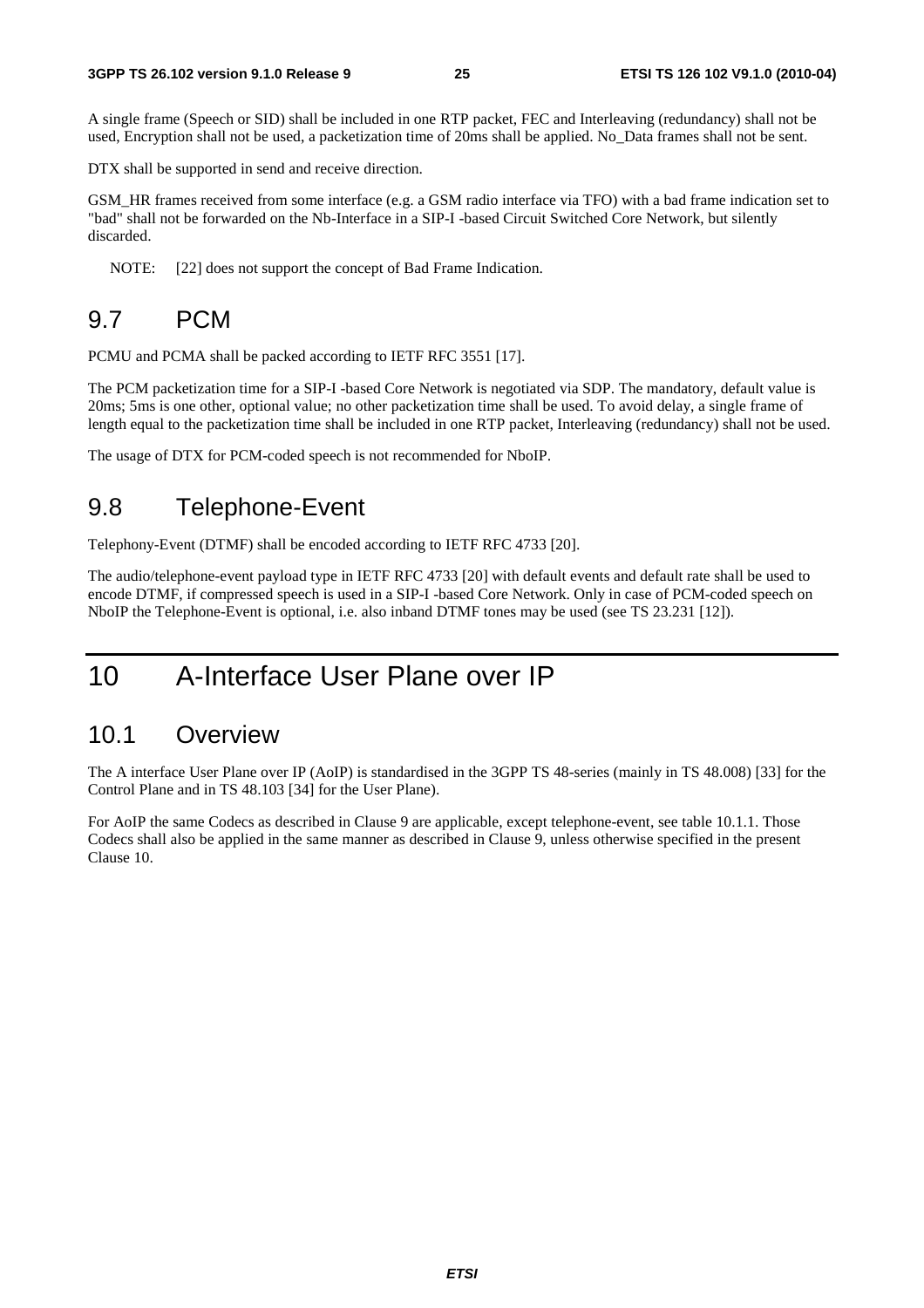| <b>Payload Type Name</b> | <b>References</b>         | <b>Remarks</b>            | <b>Support</b>            |
|--------------------------|---------------------------|---------------------------|---------------------------|
| audio/AMR                | IETF RFC 4867 [21]        | Applicable for FR_AMR,    | Optional.                 |
|                          |                           | HR_AMR, OHR_AMR           | Not all AMR               |
|                          |                           |                           | Configurations are        |
|                          |                           |                           | mandatory. Some           |
|                          |                           |                           | Configurations are        |
|                          |                           |                           | preferred, see chapter 9. |
| audio/AMR-WB             | <b>IETF RFC 4867 [21]</b> | Applicable for FR_AMR-WB, | Optional.                 |
|                          |                           | OHR_AMR-WB, OFR_AMR-WB    | AMR-WB is mandatory, if   |
|                          |                           |                           | WB speech is supported.   |
|                          |                           |                           | Not all AMR-WB            |
|                          |                           |                           | Configurations are        |
|                          |                           |                           | mandatory, see chapter 9  |
| audio/GSM EFR            | <b>IETF RFC 3551 [17]</b> |                           | Optional                  |
| audio/GSM FR             | <b>IETF RFC 3551 [17]</b> |                           | Mandatory                 |
| audio/GSM HR             | [22]                      |                           | Optional                  |
| audio/PCMA               | IETF RFC 3551 [17]        | ITU-T G.711 Alaw          | Optional                  |
| audio/PCMU               | IETF RFC 3551 [17]        | ITU-T G.711 ulaw          | Optional                  |

**Table 10.1.1 Supported Codec Types for the A interface User Plane over IP** 

The RTP "Payload Type" for AoIP is pre-determined by 3GPP TS 48.103 [34] for all Codec Types (static payload type).

#### 10.1.1 Time Alignment Procedure

Time Alignment (and AMR Phase Alignment) is not specified for AoIP.

### 10.1.2 SID Frame Generation

All 3GPP Codec Types include standardized Discontinuous Transmission (DTX) with Voice Activity Detection, Silence Description (by SID frames) and Comfort Noise Generation to fill the speech pauses. If speech inactivity is detected by the Encoder, then (speech) frames are not transmitted, but the transmission is suspended in order to save battery life time in the mobile station, reduce interference on the radio interface and reduce load on all links. The receiving Decoder fills these transmission pauses with Comfort Noise to minimize the contrast between pauses and active speech. Silence Descriptor frames need to be send during speech inactivity to keep the Comfort Noise decently well aligned with the background noise at sender side. This is especially important at the onset of the next talk spurt and therefore SID frames should not be too old, when speech starts again.

The generation of SID frames for the AMR and AMR-WB families of Codecs is determined by the Speech Encoder as specified in TS 26.093 [31], respectively TS 26.193 [32]. The radio subsystem does not influence this timing! SID frames come during speech pauses in uplink and downlink about every 160ms. Also an AMR Encoder in the Media Gateway generates and sends SID frames about every 160ms.

The generation of SID frames for GSM\_FR, GSM\_HR and GSM\_EFR in the GSM radio network is determined by the GSM mobile station and the GSM radio subsystem, not primarily by the Speech Encoder! SID frames come during speech pauses in uplink from the mobile station about every 480ms. In downlink to the mobile station, when they are generated by the Speech Encoder of the GSM radio subsystem, SID frames are sent every 20ms to the GSM base station, which then picks only one every 480ms for downlink radio transmission. For other applications, like transport over the A-Interface, it is more appropriate to send the SID frames less often than every 20ms, but 480ms may be too sparse. As a compromise it is recommended that an Encoder in the Media Gateway should generate and send SID frames every 160ms.

#### 10.1.3 Initial Codec Mode

The Initial Codec Mode for AMR and AMR-WB shall be derived by pre-defined rules from the AMR Configuration (Active Codec Set), see TS 45.009 [35], chapter 3.4.3 "Initial Codec Mode Selection at Call Setup and Handover".

Start of extract from TS 45.009 [35] for information and ease of reading:

"If the Initial Codec Mode is not signalled, then the default Initial Codec Mode is given by the following implicit rule. If the Active Codec Set contains: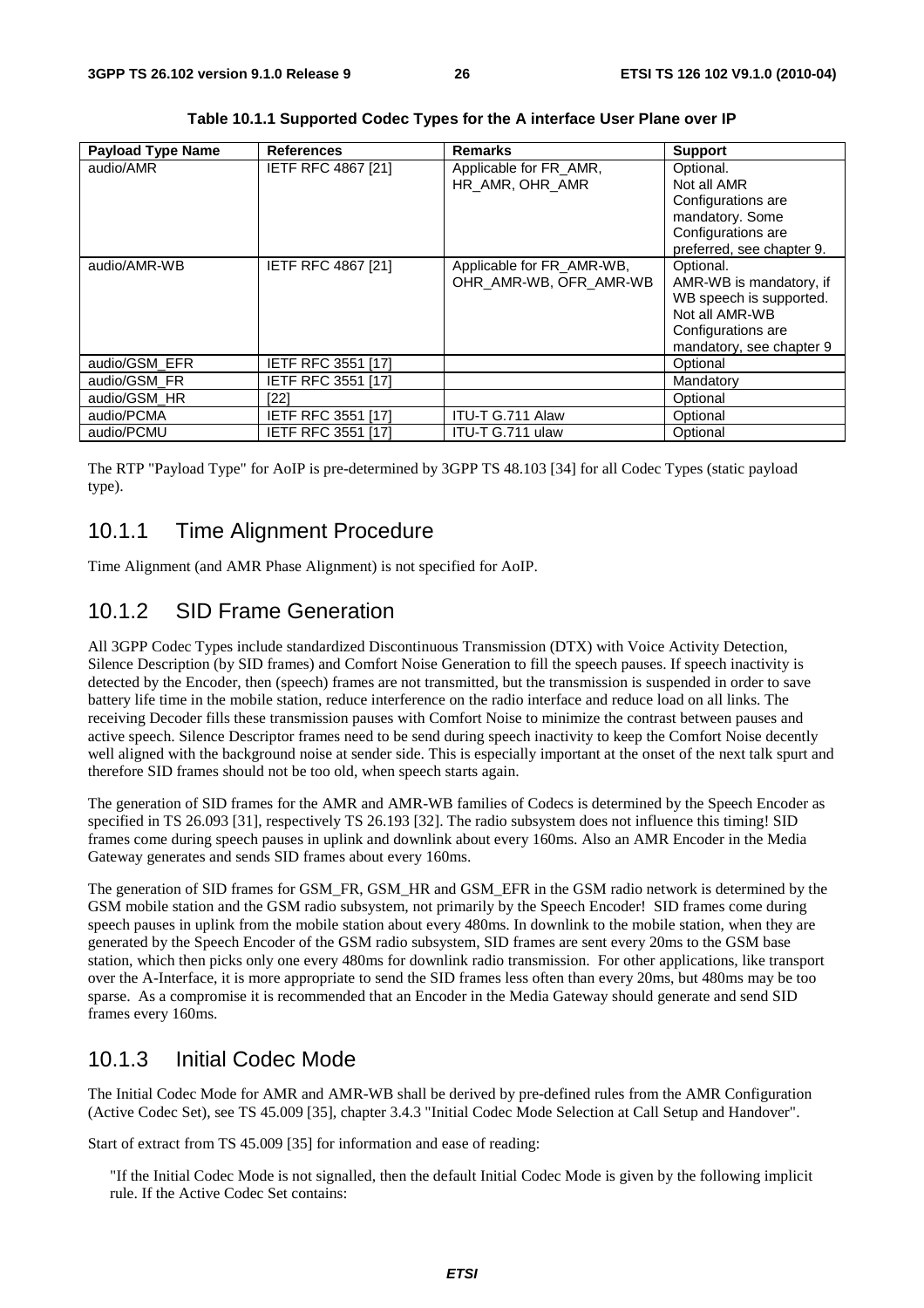- 1 mode, then this shall be the Initial Codec Mode;
- 2 or 3 modes, then the Initial Codec Mode shall be the most robust mode of the set (with lowest bit rate);
- 4 modes, then the Initial Codec Mode shall be the second most robust mode of the set (with second lowest bit rate."

End of extract from TS 45.009 [35].

In case of FR\_AMR (Set 1), i.e. Config-NB-Code 1, see below, this is the AMR Mode with 5.90 kbps.

### 10.2 AMR

AMR (FR\_AMR, HR\_AMR, OHR\_AMR) shall be packed according to IETF RFC 4867 [21].

The AMR Codec Types can be used in conversational speech telephony services in a number of different Codec Configurations. The set of preferred AMR Codec Configurations is defined in TS 28.062 [5], Table 7.11.3.1.3-2. One of these preferred Configurations, **Config-NB-Code 1**, is recommended for TFO-TrFO harmonisation between GSM and UMTS networks. This Configuration shall be supported in an AoIP supporting BSS and an AoIP supporting Circuit Switched Core Network to ensure interoperability. However, it is recommended that a BSS and Circuit Switched Core Network supports all AMR modes for maximum interoperability.

The bandwidth efficient mode of RFC 4867 [21] shall be used. CRC and robust sorting shall not be applied.

To avoid delay, a single frame (Speech or SID\_FIRST or SID\_UPDATE or ONSET) shall be included in one RTP packet, Interleaving (redundancy) shall not be used, and a packetization time of 20ms shall be applied. No\_Data frames should not be sent downlink across AoIP, except to transport an urgent CMR in RTP. The use of No\_Data frames for CMR is especially helpful on the AoIP-Interface in uplink and inside the Core Network at call setup to control the downlink mode for the Encoder inside the terminating MGW for the compression of the ringback tone or an announcement, when the originating MGW still blocks the speech path in forward direction to prevent fraud.

Please note that a GSM radio subsystem can not send No\_Data frames across the radio interface and will typically ignore such No\_Data frames in downlink direction.

DTX (SCR) shall be supported in send and receive direction.

AMR Rate Control shall use the CMR bits inside the RTP payload, both, in send and receive direction. RTCP shall not be used for AMR Rate Control in a CS network.

### 10.3 AMR-WB

AMR-WB (FR\_AMR-WB, OHR\_AMR-WB, OFR\_AMR-WB) shall be packed according to IETF RFC 4867 [21].

The AMR-WB Codec Types can be used in conversational speech telephony services in a number of different Codec Configurations. The set of AMR-WB Codec Configurations is defined in TS 26.103 [14], Table 5.7-1. One of these Configurations, **Config-WB-Code 0,** shall be supported by all nodes supporting the AMR-WB codec in an AoIPsupporting BSS and an AoIP-supporting Circuit Switched Core Network to ensure interoperability. However, it is recommended that nodes in the Core Network support all AMR-WB modes for maximum interoperability.

The bandwidth efficient mode of RFC 4867 [21] shall be used. CRC and robust sorting shall not be applied.

To avoid delay, a single frame (Speech or SID\_FIRST or SID\_UPDATE or ONSET) shall be included in one RTP packet, Interleaving (redundancy) shall not be used, and a packetization time of 20ms shall be applied. No\_Data frames should not be sent downlink across AoIP, except to transport an urgent CMR in RTP. The use of No\_Data frames for CMR is especially helpful on the AoIP-Interface in uplink and inside the Core Network at call setup to control the downlink mode for the Encoder inside the terminating MGW for the compression of the ringback tone or an announcement, when the originating MGW still blocks the speech path in forward direction to prevent fraud.

Please note that a GSM radio subsystem can not send No. Data frames across the radio interface and will typically ignore such No\_Data frames in downlink direction.

DTX (SCR) shall be supported in send and receive direction.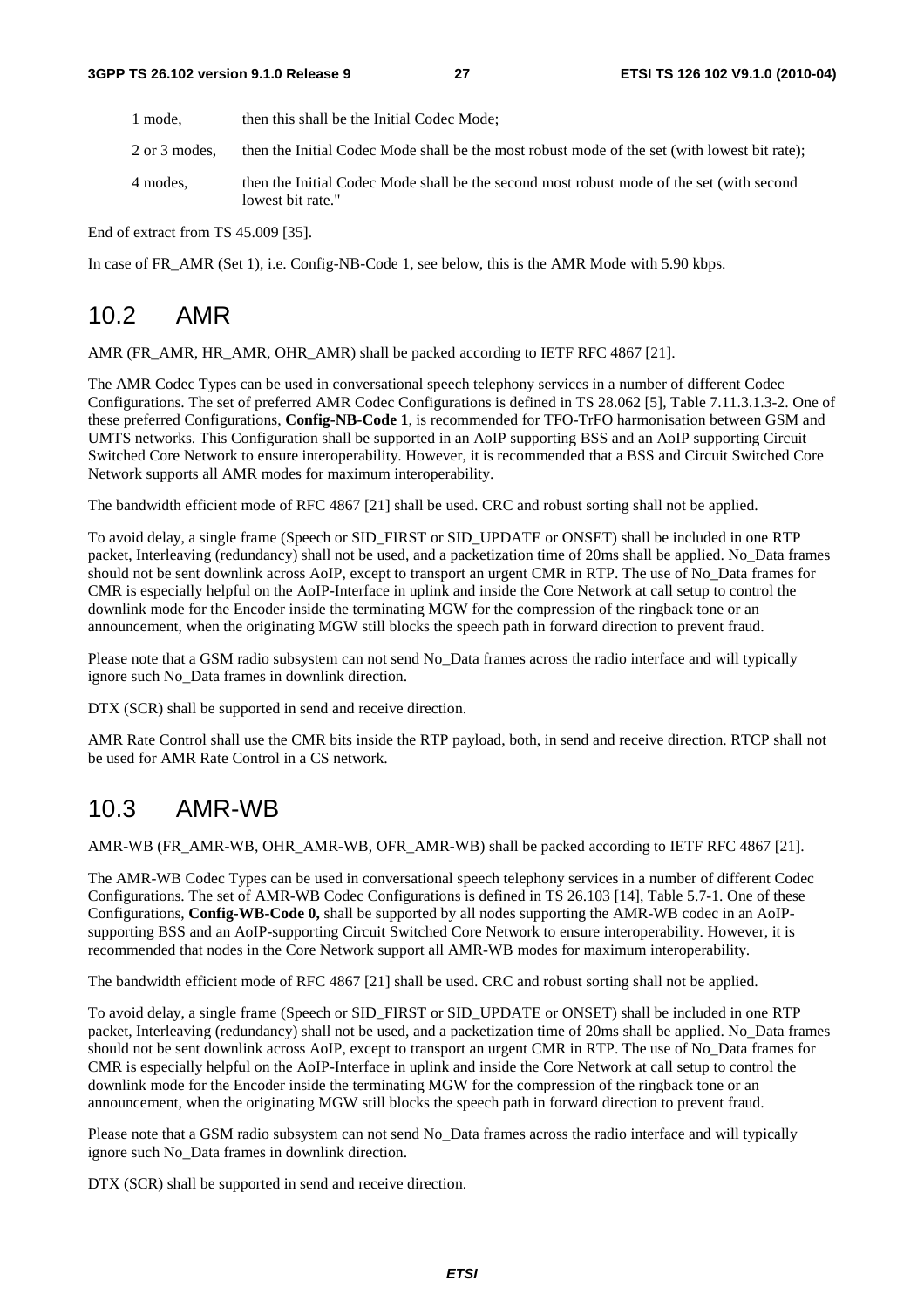AMR-WB Rate Control shall use the CMR bits inside the RTP payload, both, in send and receive direction. RTCP shall not be used for AMR-WB Rate Control in a Circuit Switched Core Network.

### 10.4 GSM\_EFR

GSM\_EFR shall be packed according to IETF RFC 3551 [17].

The coding of SID frames is based on the coding of Speech frames by setting the 95 bits of the so called "SID-Codeword" all to "1", see TS 46.062 [30].

To avoid delay, a single frame (Speech or SID) shall be included in one RTP packet, Interleaving (redundancy) shall not be used, and a packetization time of 20 ms shall be applied. No\_Data frames shall not be sent.

DTX shall be supported in send and receive direction.

NOTE: RFC 3551 [17] does not support the concept of Bad Frame Indication. Therefore missing GSM\_EFR frames in the AoIP downlink direction (e.g. discarded by a network node due to the missing bad frame indication) need to be properly treated within the BSS before sending downlink on the radio interface. Details are not specified.

### 10.5 GSM\_FR

GSM\_FR shall be packed according to IETF RFC 3551 [17].

The coding of SID frames is based on the coding of Speech frames by setting the 95 bits of the so called "SID-Codeword" all to "0", see TS 46.012 [28].

To avoid delay, a single frame (Speech or SID) shall be included in one RTP packet, Interleaving (redundancy)shall not be used, and a packetization time of 20 ms shall be applied. No\_Data frames shall not be sent.

DTX shall be supported in send and receive direction.

NOTE: RFC 3551 [17] does not support the concept of Bad Frame Indication. Therefore missing GSM\_EFR frames in the AoIP downlink direction (e.g. discarded by a network node due to the missing bad frame indication) need to be properly treated within the BSS before sending downlink on the radio interface. Details are not specified.

### 10.6 GSM\_HR

GSM\_HR shall be packed according to [22].

The options specified in [22] are not applied on AoIP, but set to pre-defined values as follows: A single frame (Speech or SID) shall be included in one RTP packet, FEC and Interleaving (redundancy) shall not be used, Encryption shall not be used, a packetization time of 20ms shall be applied. No\_Data frames shall not be sent.

DTX shall be supported in send and receive direction.

NOTE: [22] does not support the concept of Bad Frame Indication. Therefore missing GSM\_HR frames in the AoIP downlink direction (e.g. discarded by a network node due to the missing bad frame indication) need to be properly treated within the BSS before sending downlink on the radio interface. Details are not specified.

### 10.7 PCM

PCMU and PCMA shall be packed according to IETF RFC 3551 [17].

A packetization time of 20ms shall be applied for PCM on AoIP. The packetization time is not negotiated for AoIP. To avoid delay, a single frame of 20ms shall be included in one RTP packet, Interleaving (redundancy) shall not be used.

The usage of DTX for PCM-coded speech is not allowed on AoIP.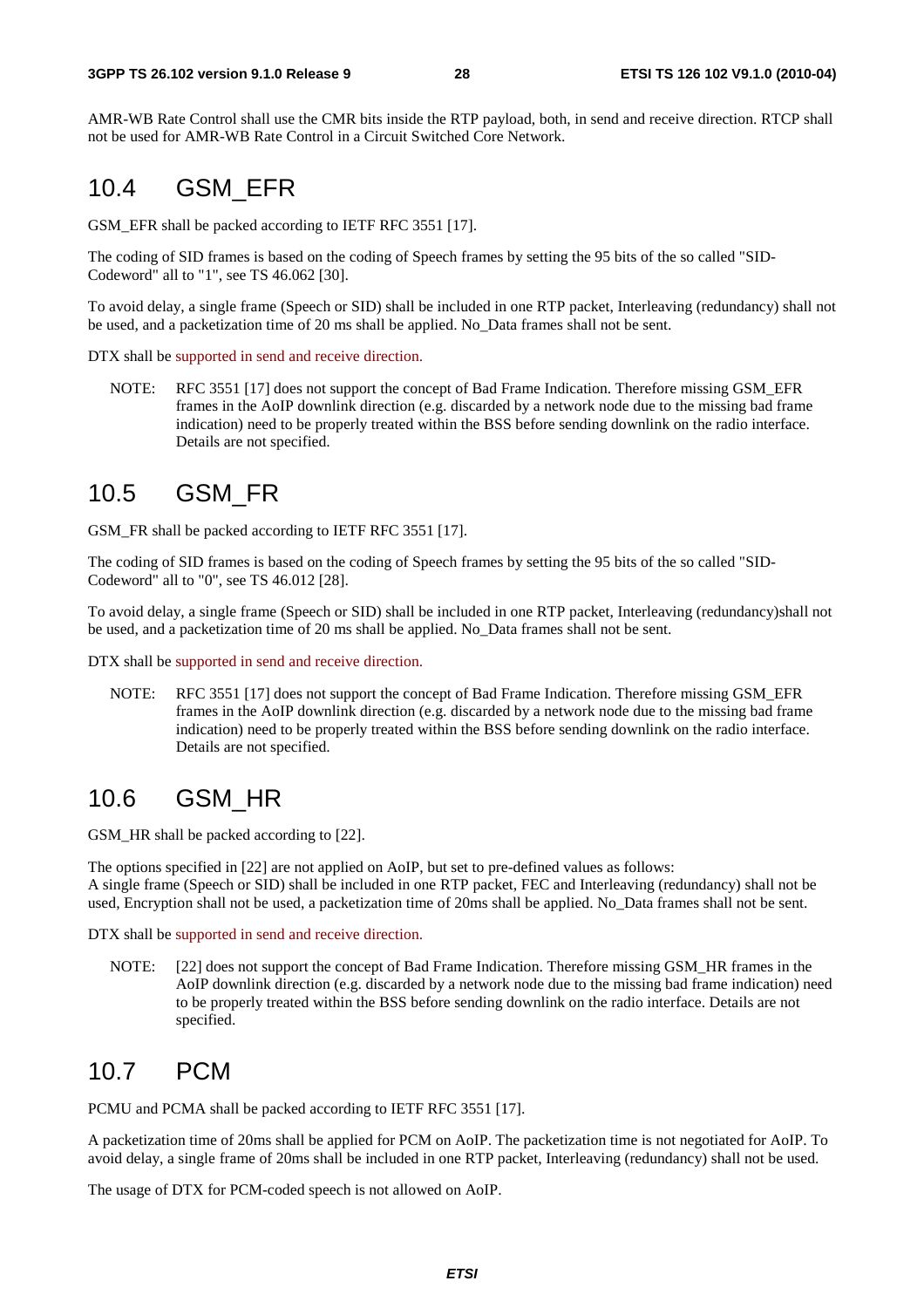# Annex A (informative): Change history

| Change history |                |                |           |                |                                                                                   |       |            |
|----------------|----------------|----------------|-----------|----------------|-----------------------------------------------------------------------------------|-------|------------|
| Date           | TSG#           | TSG Doc.       | <b>CR</b> | Rev            | Subject/Comment                                                                   | Old   | <b>New</b> |
| 1999-12        | 6              | SP-99563       |           |                | Approved at TSG-SA#6 Plenary                                                      |       | 3.0.0      |
| 2000-03        | 7              | SP-000025      | 001       | 3              | Introduction of QoS parameters used at RAB assignment<br>3.0.0                    |       | 3.1.0      |
| 2000-03        | $\overline{7}$ | SP-000025      | 002       |                | Introduction of different RFCS set on Iu User Plane                               | 3.0.0 | 3.1.0      |
| 2000-03        | 7              | SP-000025      | 003       | 2              | Introduction of Time Alignment                                                    | 3.0.0 | 3.1.0      |
| 2000-12        | 10             | SP-000575      | 005       | 1              | AMR interface to lu                                                               | 3.1.0 | 3.2.0      |
| 2001-03        | 11             | SP-010103      | 006       | $\mathcal{P}$  | Removal of TFO and TrFO from Release 99, and removal<br>of Initial Time Alignment | 3.2.0 | 3.3.0      |
| 2001-03        | 11             | SP-010103      | 008       | 1              | Introduction of TFO and TrFO                                                      | 3.3.0 | 4.0.0      |
| 2002-06        | 16             |                |           |                | Version for Release 5                                                             | 4.0.0 | 5.0.0      |
| 2002-12        | 18             | SP-020689      | 012       | $\overline{2}$ | Correction of RAB parameter assignment for AMR                                    | 5.0.0 | 5.1.0      |
| 2003-03        | 19             | SP-030087      | 015       | $\overline{2}$ | AMR Rate Adaptation of Rel-5                                                      | 5.1.0 | 5.2.0      |
| 2004-04        | 25             | SP-040645      | 016       | 1              | Mapping of GSM_EFR SID on Nb Interface                                            | 5.2.0 | 6.0.0      |
| 2005-12        | 30             | SP-050791      | 0017      |                | 20 ms packetisation time for PCM coded speech over IP<br><b>N<sub>b</sub></b>     | 6.0.0 | 7.0.0      |
| 2006-06        | 32             | SP-060358      | 0018      | 1              | Supplement of 20 ms packetisation time for PCM coded<br>speech over IP Nb         | 7.0.0 | 7.1.0      |
| 2008-06        | 41             | SP-080475      | 0019      | $\overline{2}$ | Addition of CS over IP User Plane                                                 | 7.1.0 | 8.0.0      |
| 2008-06        | 41             | SP-080475      | 0020      | 1              | Nb-framing for GSM_FR and GSM_HR                                                  | 7.1.0 | 8.0.0      |
| 2008-12        | 42             | SP-080678      | 0021      | 3              | Corrections to CS over IP User Plane                                              | 8.0.0 | 8.1.0      |
| 2009-09        | 45             | SP-090568      | 0023      | 1              | Clarification of RAB sub-flow numbering for AMR                                   | 8.1.0 | 8.2.0      |
| 2009-12        | 46             | SP-090703      | 0024      | 1              | Correction of payload field size for mapping of GSM FR on<br>Nb interface         | 8.2.0 | 8.3.0      |
| 2009-12        | 46             |                |           |                | Version for Release 9                                                             | 8.3.0 | 9.0.0      |
| 2010-03        | 47             | SP-100018 0026 |           |                | Corrections and clarifications of Nb frames                                       | 9.0.0 | 9.1.0      |